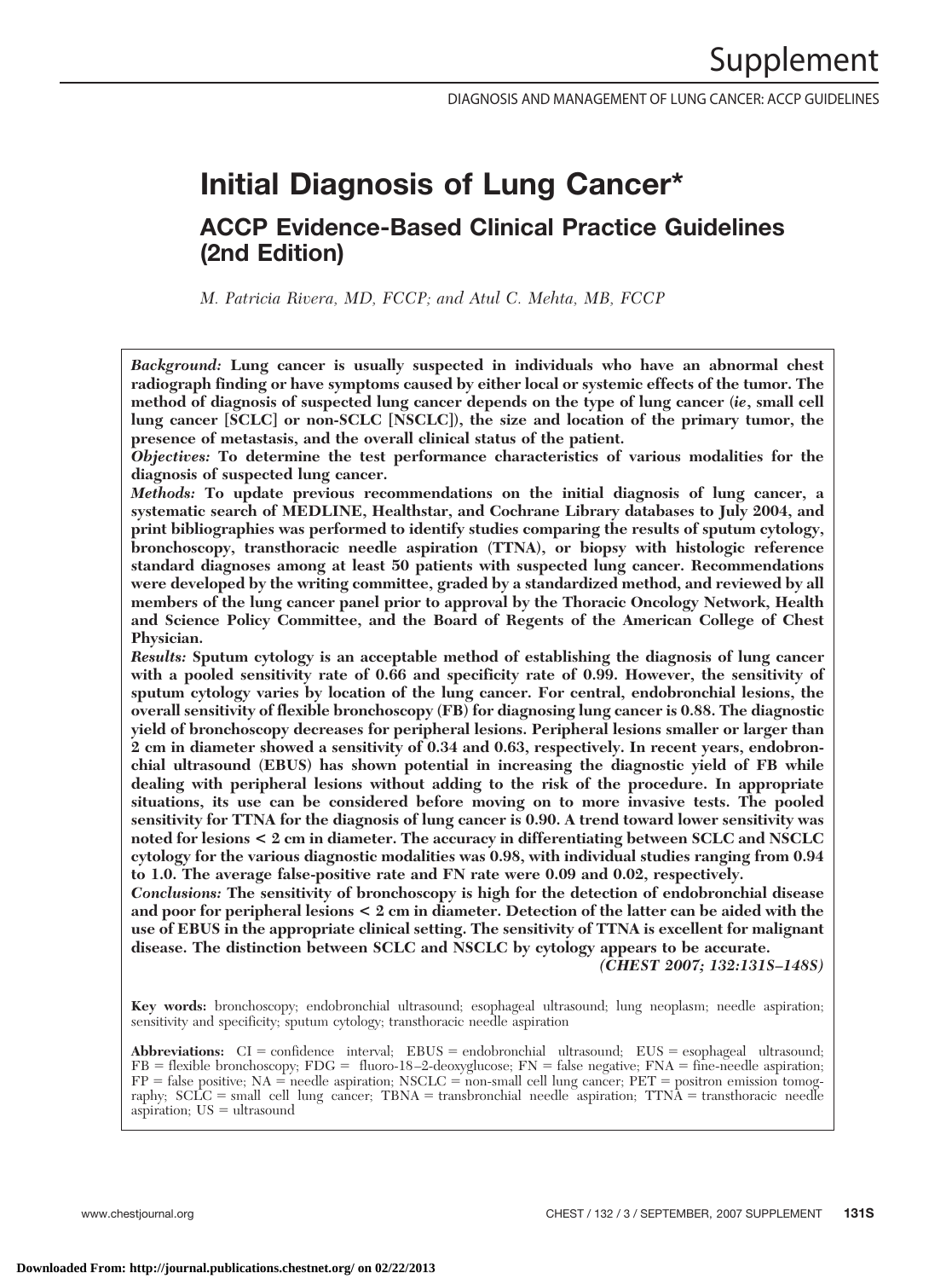**T** he findings of CT scans of the chest and clinical presentation usually allow a presumptive differentiation between small cell lung cancer (SCLC) and non-SCLC (NSCLC). Massive lymphadenopathy and direct mediastinal invasion are well-recognized phenomena in patients with small cell carcinoma.1,2 A mass in or adjacent to the hilum is a particular characteristic of small cell cancer and is seen in about 78% of cases.1,2 Not infrequently, SCLC presents with paraneoplastic syndromes.3 These include the syndrome of inappropriate antidiuretic hormone, ectopic adrenocorticotropic hormone production, and the Lambert-Eaton syndrome. If SCLC is suspected, the diagnosis should be achieved by whatever means is easiest (*ie*, sputum cytology, thoracentesis if an accessible pleural effusion is present, fine-needle aspiration [FNA] of a supraclavicular node or metastatic site, and bronchoscopy with or without transbronchial needle aspiration [TBNA] of mediastinal nodes or submucosal process). If the diagnosis of SCLC is established in a biopsy specimen of the primary lesion, the distinction between limited or extensive disease is then made radiographically. Routine staging of SCLC includes a CT scan of the chest and abdomen or a CT scan of the chest with cuts going through the entire liver and adrenal glands, a CT scan or MRI scan of the brain, and a bone scan. The reader is referred to the "Management of Small Cell Lung Cancer" chapter for a more detailed discussion of the staging and management of SCLC.

In patients suspected of having NSCLC, the method of achieving a diagnosis is usually dictated by the presumed stage of the disease. Patients with suspected lung cancer who present with a pleural effusion should undergo thoracentesis first in order to differentiate between a malignant effusion (due to malignant involvement of the pleura) and a paramalignant effusion (due to other factors such as lymphatic blockade, atelectasis, or hypoproteinemia). Distinction between the two is important because the finding of malignant cells in the pleural fluid alters the stage and treatment of the particular patient. Pleural metastases are more common in the visceral pleura4 and tend to be focal when there is involvement of the parietal pleura. Because of this, pleural fluid cytology is a more sensitive diagnostic test than percutaneous pleural biopsy, with the latter being a blind sampling procedure.<sup>5–7</sup> When three separate pleural fluid specimens from a patient with malignant pleural disease are submitted to an experienced cytologist, one should expect a positive diagnosis in about 80% of patients.7,8 Percutaneous, closed pleural biopsy is reported to be diagnostic for malignancy in about 50% of cases.6 Thoracoscopic biopsy of the pleura is safe and can provide a definitive diagnosis with a high degree of accuracy and minimal risk to the patient.9,10 The reported sensitivity rate ranges between 0.80 and 0.99, the specificity rate ranges between 0.93 and 1, and the negative predictive value ranges between 0.93 and 0.96.9,11–13 False-negative (FN) results are more common with mesothelioma than primary lung carcinoma.11

Patients with metastatic NSCLC (stage IV disease) usually present with constitutional symptoms (*eg*, fatigue and weight loss), organ-specific symptoms (*eg*, bone pain and neurologic symptoms), and/or abnormal laboratory findings (*eg*, anemia, elevated alkaline phosphatase levels, and/or elevated liver enzyme levels). In many of these patients, FNA or a needle biopsy of a site of metastasis represents the most efficient way to both make a diagnosis and to confirm the stage of disease. In some cases, however, the metastatic site may be technically difficult to biopsy. If metastatic disease can be predicted with a high degree of accuracy on the basis of radiographic findings (*ie*, multiple brain, liver, or bone lesions), it may be more efficient to achieve a diagnosis of the primary lung lesion by whatever method is easiest for the patient (*eg*, sputum cytology, bronchoscopy, or transthoracic needle aspiration [TTNA]). This decision must be made by weighing the technical considerations involved in each approach as well as the reliability of diagnosing an extrathoracic lesion as a site of metastasis based on radiographic appearances alone (see "Noninvasive Staging of Non-small Cell Lung Cancer" chapter). A joint decision among a radiologist, pulmonologist, and medical or radiation oncologist is the desirable approach.

NSCLC can present with extensive infiltration of the mediastinum, which is defined as a mass that infiltrates and encases the mediastinal structures where no discrete mediastinal lymph nodes are visible. In such patients, the diagnosis should be achieved by the method that has the most favorable risk/benefit ratio. Bronchoscopy with TBNA for cytologic or histologic examination of mediastinal

<sup>\*</sup>From the Department of Medicine (Dr. Rivera), The University of North Carolina at Chapel Hill, Chapel Hill, NC; and the Department of Medicine (Dr. Mehta), Cleveland Clinic, Cleveland, OH.

The authors have reported to the ACCP that no significant conflicts of interest exist with any companies/organizations whose products or services may be discussed in this article.

Manuscript received May 30, 2007; revision accepted June 5, 2007.

Reproduction of this article is prohibited without written permission from the American College of Chest Physicians (www.chestjournal. org/misc/reprints.shtml).

*Correspondence to: M. Patricia Rivera, MD, FCCP, Associate Professor of Medicine, University of North Carolina at Chapel Hill, 4133 Bioinformatics Building, CB No. 7020, Chapel Hill, NC 27599; e-mail: mprivera@med.unc.edu* **DOI: 10.1378/chest.07-1357**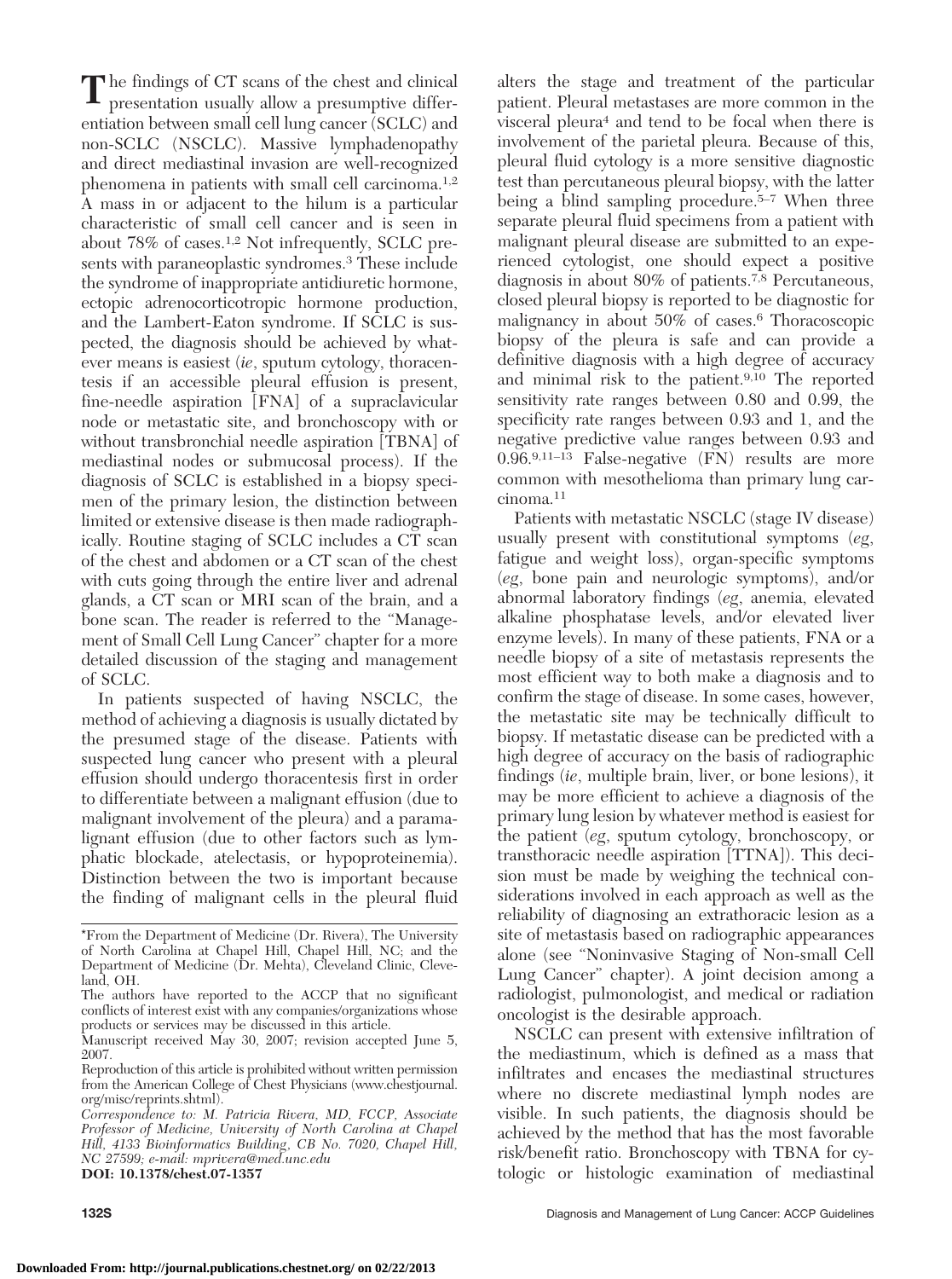lymph nodes has been shown to be a safe procedure.<sup>14-17</sup> Technical aspects that are frequently emphasized to be important in achieving a high success rate include accurate preparation of the specimen, rapid on-site evaluation by a cytopathologist, and using the larger 19-gauge needles, which provide better tissue samples for histologic evaluation.18,19 The overall sensitivity of TBNA is 0.76, and the specificity is  $0.96^{14-22}$  (See the "Invasive Clinical Staging of Non-small Cell Lung Cancer" chapter for a more detailed review of the performance characteristics of TBNA for staging the mediastinum.) The negative predictive value of TBNA is not high enough (0.71) to obviate the need for further confirmation of negative results. Mediastinoscopy is warranted in patients with nondiagnostic results.

TTNA (CT scan-guided) of mediastinal masses can be performed safely.23 The role of TTNA in patients with extensive mediastinal disease (defined as such extensive mediastinal tumor growth that discrete lymph nodes can no longer be discerned) is usually to confirm the presence of SCLC or NSCLC who are not surgical candidates because of the extent of mediastinal disease.

In the case of a small  $(< 3 \text{ cm})$ , solitary, peripheral lung lesion that is suspicious for lung cancer in a patient who appears to have early-stage disease and is a surgical candidate, the diagnostic dilemma generally centers around whether or not to obtain a biopsy specimen to confirm the diagnosis of cancer before surgical resection is carried out. When the lesion is moderately to highly suspicious for lung cancer, an excisional biopsy performed via thoracoscopy has a much higher sensitivity than TTNA and is the most definitive method of establishing a definitive diagnosis. (See the "Solitary Pulmonary Nodule" chapter for a more detailed review of the diagnostic approach to the solitary pulmonary nodule.)

#### Recommendations

**1. In patients suspected of having SCLC based on the radiographic and clinical findings, it is recommended that the diagnosis be confirmed by the easiest method (***eg***, sputum cytology, thoracentesis, FNA, bronchoscopy including TBNA, endobronchial ultrasound [EBUS]-needle aspiration [NA], and esophageal ultrasound [EUS]-NA), as dictated by the patient's presentation.** Grade of recommendation, 1C

**2. In patients suspected of having lung cancer who have an accessible pleural effusion, thoracentesis is recommended to diagnose the cause of the pleural effusion.** Grade of recommendation, 1C

**3. In patients suspected of having lung cancer who have an accessible pleural effusion, if the pleural fluid cytology finding is negative (after at least two thoracenteses), thoracoscopy is recommended as the next step if establishing the cause of the pleural effusion is thought to be clinically important.** Grade of recommendation, 1C

**4. In patients suspected of having lung cancer who have a solitary extrathoracic site that is suspicious of a metastasis, it is recommended that tissue confirmation of the metastatic site be obtained if an FNA or biopsy of the site is feasible.** Grade of recommendation, 1C

**5. In patients suspected of having lung cancer, who have lesions in multiple distant sites that are suspected of metastases, but in whom biopsy of a metastatic site would be technically difficult, it is recommended that the diagnosis of the primary lung lesion be obtained by the easiest method (***eg***, sputum cytology, bronchoscopy, or TTNA).** Grade of recommendation, 1C

**6. In patients suspected of having lung cancer, who have extensive infiltration of the mediastinum based on radiographic studies, it is recommended that the diagnosis of lung cancer be established by the easiest and safest method (***eg***, bronchoscopy with TBNA, EBUS-NA, EUS-NA, TTNA, or mediastinoscopy).** Grade of recommendation, 1C

## Diagnosis of Primary Tumor

A variety of techniques (*eg*, sputum cytology, flexible bronchoscopy [FB], and TTNA) are available as methods of achieving a definitive diagnosis. Positron emission tomography (PET) scanning has emerged as a helpful adjunct in both the diagnosis and staging of lung cancer.

The main goals in selecting a specific diagnostic modality are to (1) maximize the yield of the selected procedure for both diagnosis and staging and (2) to avoid unnecessary invasive tests for the patient, with special attention to the projected treatment plan. Four key questions to determine the test performance characteristics of various modalities for the diagnosis of lung cancer were formulated. A systematic search of the MEDLINE, Healthstar, and Cochrane Library databases to July 2001 and print bibliographies was performed by the Duke University Center for Clinical Health Policy Research. Studies of at least 50 patients with suspected lung cancer or radiographic follow-up of at least 1 year were selected. The following diagnostic tests were considered: sputum cytologic examination (expecto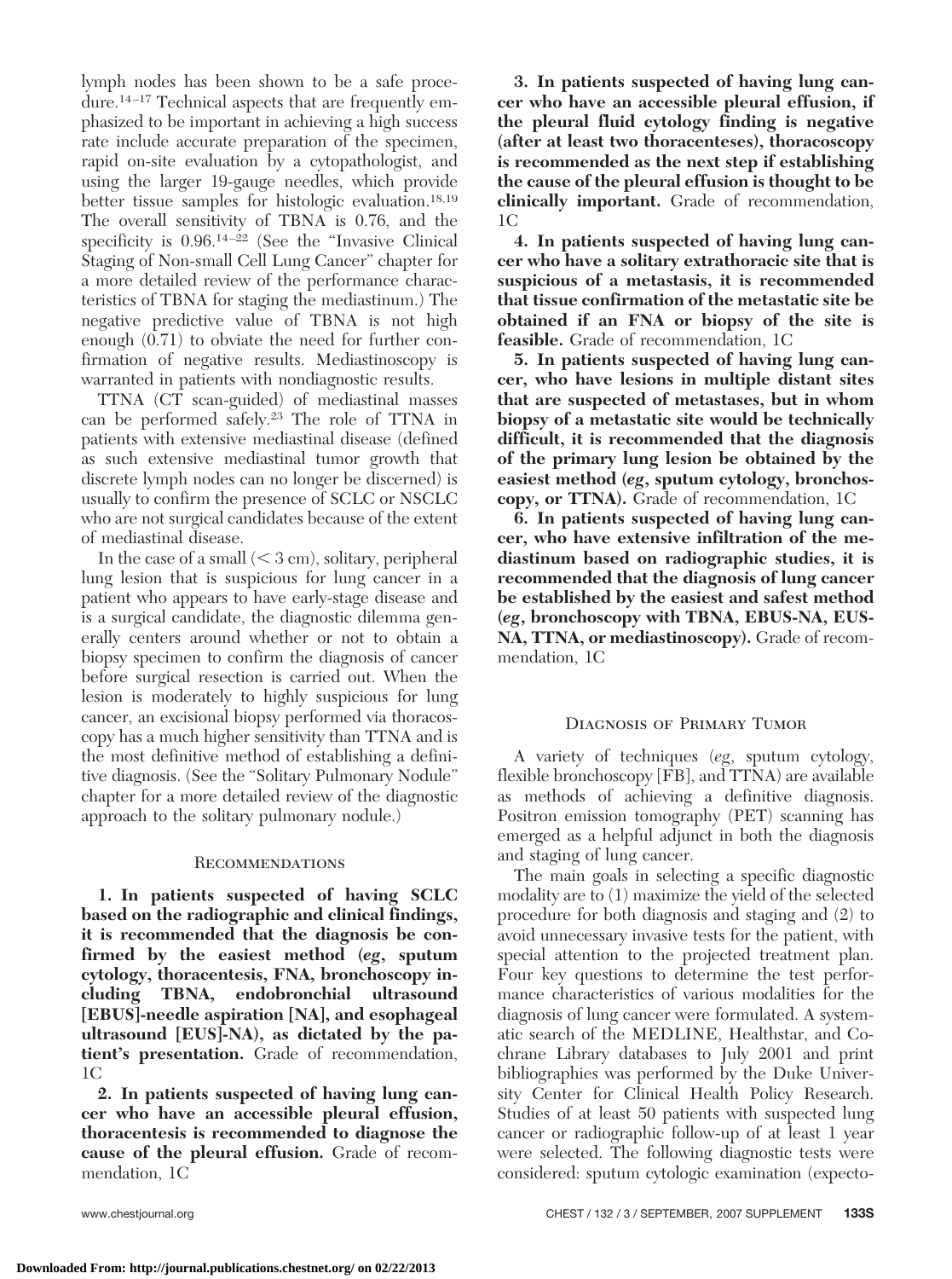rated or aspirated, spontaneous or induced); FB (including any of biopsy, brushing, washing, TBNA, or BAL); and TTNA. Studies were required to report sufficient data to permit the completion of a  $2 - \times -2$ table comparing test results with a reference standard diagnosis. If too few studies met this criterion, then studies that described the diagnostic yield (sensitivity) among patients with lung cancer were considered. When possible, diagnostic performance was estimated separately for patients with central  $(endobronchial)$  lesions, peripheral lesions  $> 2$  cm in  $diameter$ , and peripheral lesions  $\leq 2$  cm in diameter. The systematic search was published in the Lung Cancer Guidelines published by the American College of Chest Physicians in 2003.24

An updated literature review from July 2001 to July 2004 that compared the results of sputum cytology, FB, and TTNA with histologic reference standard diagnoses among at least 50 patients with suspected lung cancer was performed. The previously published reviews and the current systematic reviews were analyzed and the data were compiled to generate updated tables. Recommendations based on a critical review of the published evidence are provided.

# *Sputum Cytology*

# **Key Question 1: What are the performance characteristics of sputum cytology for the diagnosis of lung cancer with special consideration for the location of the tumor?**

Sputum cytology is the least invasive means of obtaining a diagnosis in a patient who is suspected of having lung cancer. The diagnostic accuracy of sputum cytology, however, is dependent on rigorous specimen sampling (at least three specimens) and preservation techniques, as well as on the location (central vs peripheral) and size of the tumor. Unfortunately, many institutions do not have an established program for sputum collection and processing, and therefore present data with a much lower sensitivity than the data presented here (which come from institutions with well-established sputum analysis programs). Patient characteristics associated with positive cytologic diagnosis on sputum include the following: bloody sputum; low  $FEV<sub>1</sub>$  values; large lung tumors  $(> 2.4 \text{ cm})$ ; centrally located tumors; and squamous cell cancers.25

Sputum cytology is particularly useful in patients who present with centrally located tumors (*ie*, SCLC or squamous call carcinoma) and in those who present with hemoptysis. The sampling of sputum specimens should certainly be considered in a patient who presents with a central lesion with or without radiographic evidence of metastatic disease,

in whom a semi-invasive procedure such as bronchoscopy or TTNA might pose a higher risk. The previously published<sup>24</sup> and the more recently performed systematic literature reviews found 17 stud $ies^{26-42}$  providing data on the performance characteristics of sputum cytology for the diagnosis of suspected lung cancer (Table 1). Sensitivity ranged from 0.42 to 0.97; specificity ranged from 0.68 to 1.0. The pooled sensitivity was 0.66, and the pooled specificity was 0.99. The single study conducted in patients evaluated for suspected lung cancer<sup>27</sup> had a sensitivity of 0.87 and a specificity of 0.90. Pooling all studies, regardless of the indication for sputum testing, the false-positive (FP) rate was 0.09 and the FN rate was 0.06.

Böcking et al<sup>26</sup> have shown that the sensitivity of sputum cytology for detecting lung cancer is highly dependent on the number of sputum specimens collected per patient, ranging from approximately 0.68 for a single specimen, to 0.78 for two specimens, to 0.85– 0.86 for three or more specimens. Studies of the accuracy of sputum cytology for the diagnosis of lung cancer are difficult to summarize because of a variety of methodological problems.<sup>24</sup> The studies show highly variable estimates of sensitivity and no clear reasons for the variation. There is evidence to suggest that the number of sputum samples and the specimen adequacy are strongly related to the sensitivity of the technique. There is insufficient detail about these features to determine whether these factors explain the heterogeneity of the test accuracy results.

# **RECOMMENDATION**

**7. In patients suspected of having lung cancer, who present with a central lesion with or without radiographic evidence of metastatic disease, in whom a semi-invasive procedure such as bronchoscopy or TTNA might pose a higher risk, sputum cytology is recommended as an acceptable method of establishing the diagnosis. However, the sensitivity of sputum cytology varies by the location of the lung cancer. It is recommended that further testing be performed with a nondiagnostic sputum cytology test if the suspicion of lung cancer remains.** Grade of recommendation, 1C

# *FB*

**Key Question 2: What are the performance characteristics of FB and its ancillary procedures for the diagnosis of central (endobronchial) as opposed to peripheral tumors and to peripheral tumors < 2 cm and > 2 cm in size?**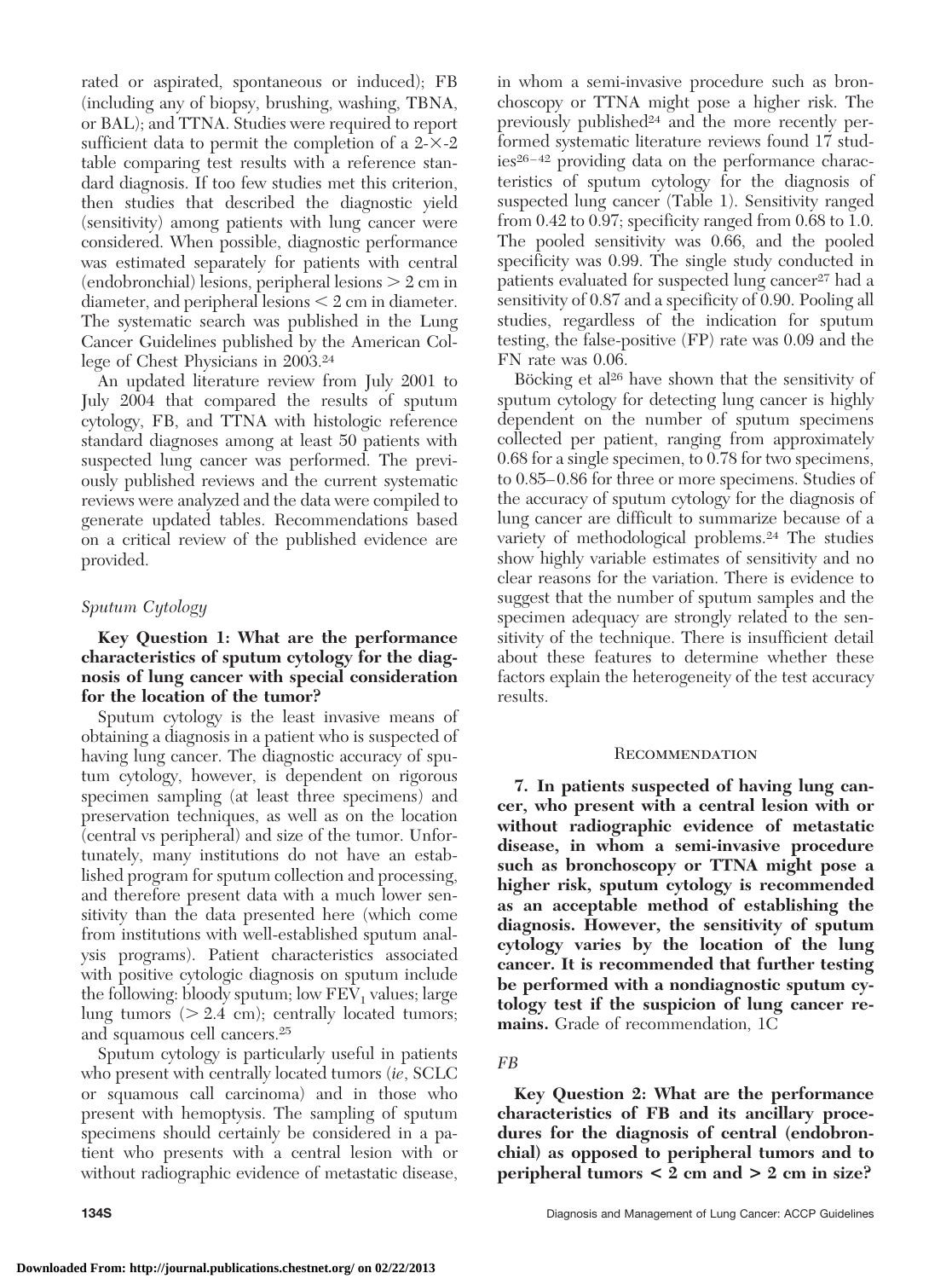**Table 1—***Sensitivity and Specificity of Sputum Cytology for Diagnosis of Bronchogenic Carcinoma*

| Study/Year                                  | Patients, No. | Indication | Sensitivity | Specificity | FP Rate | FN Rate | Prevalence |
|---------------------------------------------|---------------|------------|-------------|-------------|---------|---------|------------|
| Erkilic et al <sup>42</sup> /2003           | 697           | Lung mass  | 0.69        | 0.99        | 0.04    | 0.04    | 0.12       |
| Böcking et al <sup>26</sup> /1992           | 1,888         | Mixed      | 0.86        | 1.00        | 0.04    | 0.02    | 0.12       |
| $Kerm^{28}/1988$                            | 1.289         | Mixed      | 0.97        | 0.68        | 0.20    | 0.06    | 0.57       |
| Risse et $al^{29}/1985$                     | 1,830         | Mixed      | 0.60        | 0.98        | 0.11    | 0.08    | 0.17       |
| Johnston and Bossen <sup>30</sup> /1981     | 9,892         | Mixed      | 0.44        | 1.00        | 0.03    | 0.03    | 0.05       |
| Jay et $al^{27}/1980$                       | 224           | Lung mass  | 0.87        | 0.90        | 0.21    | 0.06    | 0.31       |
| Yoneyama and Canlas <sup>31</sup> /<br>1978 | 547           | Mixed      | 0.83        | 1.00        | 0.04    | 0.02    | 0.12       |
| Gagneten et al $32/1976$                    | 506           | Mixed      | 0.57        | 0.99        | 0.01    | 0.30    | 0.50       |
| Rosa et al <sup>33</sup> /1973              | 1,003         | Mixed      | 0.71        | 1.00        | 0.01    | 0.15    | 0.38       |
| Dahlgren and Lind <sup>34</sup> /1972       | 121           | Mixed      | 0.42        | 0.95        | 0.02    | 0.76    | 0.83       |
| Koss et al $35/1964$                        | 1,307         | Mixed      | 0.71        | 0.98        | 0.12    | 0.06    | 0.17       |
| Hinson and Kuper $^{36}\!/1963$             | 528           | Mixed      | 0.60        | 0.97        | 0.06    | 0.24    | 0.43       |
| Russell et al <sup>37</sup> /1963           | 3,440         | Mixed      | 0.51        | 1.00        | 0.02    | 0.07    | 0.13       |
| Allen and Whittlesey <sup>38</sup> /1960    | 254           | Mixed      | 0.90        | 1.00        | 0.00    | 0.06    | 0.41       |
| $K$ oss <sup>39</sup> /1958                 | 607           | Mixed      | 0.60        | 0.98        | 0.07    | 0.11    | 0.24       |
| Spujt et al <sup>40</sup> /1955             | 4.933         | Mixed      | 0.53        | 1.00        | 0.00    | 0.04    | 0.09       |
| Liebow et $al41/1948$                       | 108           | Mixed      | 0.43        | 0.95        | 0.12    | 0.33    | 0.45       |
| Total                                       | 29,245        |            | 0.66        | 0.99        | 0.09    | 0.06    | 0.15       |

FB with its attendant procedures is a valuable diagnostic procedure in the workup of a patient suspected of having lung cancer. A comprehensive literature search on studies published from 1970 to  $2001$  was performed<sup>24</sup> to determine the sensitivity of FB for the diagnosis of bronchogenic carcinoma. Studies with  $<$  50 patients and those that reported exclusively on interoperator performance variabilities or focused on technical aspects (*eg*, needle size or cytology preparation) were excluded. Forty-four studies14,43– 85 met the inclusion criteria. An additional nine studies $86 - 94$  using the same inclusion criteria were found during the updated literature review. Most of the studies identified were limited to patients with pathologically confirmed bronchogenic carcinoma and provided data only on the diagnostic yield (test sensitivity). The data were further analyzed with respect to the diagnosis of central disease with an endobronchial component and peripheral disease beyond the segmental level.

The decision about whether to pursue a diagnostic bronchoscopy for a lesion that is suspicious for lung cancer largely depends on the location of the lesion (central vs peripheral). Central lesions can present as an exophytic endobronchial mass, submucosal spread, or a peribronchial tumor causing extrinsic compression. Thirty-five studies<sup>14,44-48,50-72,86-90</sup> of patients with central disease were identified (Table 2). Among a total of 4,507 patients, the overall sensitivity of FB was 0.88. Direct forceps biopsy of visible central lesions is the technique used most frequently, and the sensitivity of this test by itself was 0.74. At least three forceps biopsies of the visible lesion are recommended. The sensitivity from washings and brushings is somewhat lower (0.48 and 0.59, respectively), but these tests are often combined with forceps biopsies. The addition of TBNA to obtain cytology or histology samples when there is submucosal tumor spread or peribronchial tumor causing extrinsic compression increases the sensitivity of bronchoscopy.95,96

Peripheral lesions are defined in most studies as lesions that are not visible beyond the visual segmental bronchi; thus, it is not surprising that the sensitivity of FB for diagnosing peripheral lung cancers is lower than for central lesions. Thirty-four studies43,46,49,50,51,58,59 – 62,64,65,68 – 85,91–94 reported on the sensitivity of FB for peripheral lesions (Table 3). Transbronchial biopsies provided the highest sensitivity (0.57; 21 studies), followed by brush biopsy (0.54; 18 studies) and BAL/washings (0.43; 14 studies). Although TBNA showed a high sensitivity (0.65; seven studies), the data deserve cautious interpretation because of the limited number of studies and the large differences in sample size.<sup>24</sup> The overall sensitivity for all modalities in the diagnosis of peripheral disease was 0.78 (16 studies).

A few points must be made in order to interpret the results of bronchoscopy in the diagnosis of peripheral lung cancers. First, most of the studies used fluoroscopy routinely for peripheral lesions, which increases the reported sensitivity of bronchoscopy.97 Second, the number of transbronchial biopsy samples taken is important, with a sensitivity of 0.45 for one sample and 0.70 for six samples being reported in one study.98 And last, the sensitivity of bronchoscopy is reported to be higher if the CT scan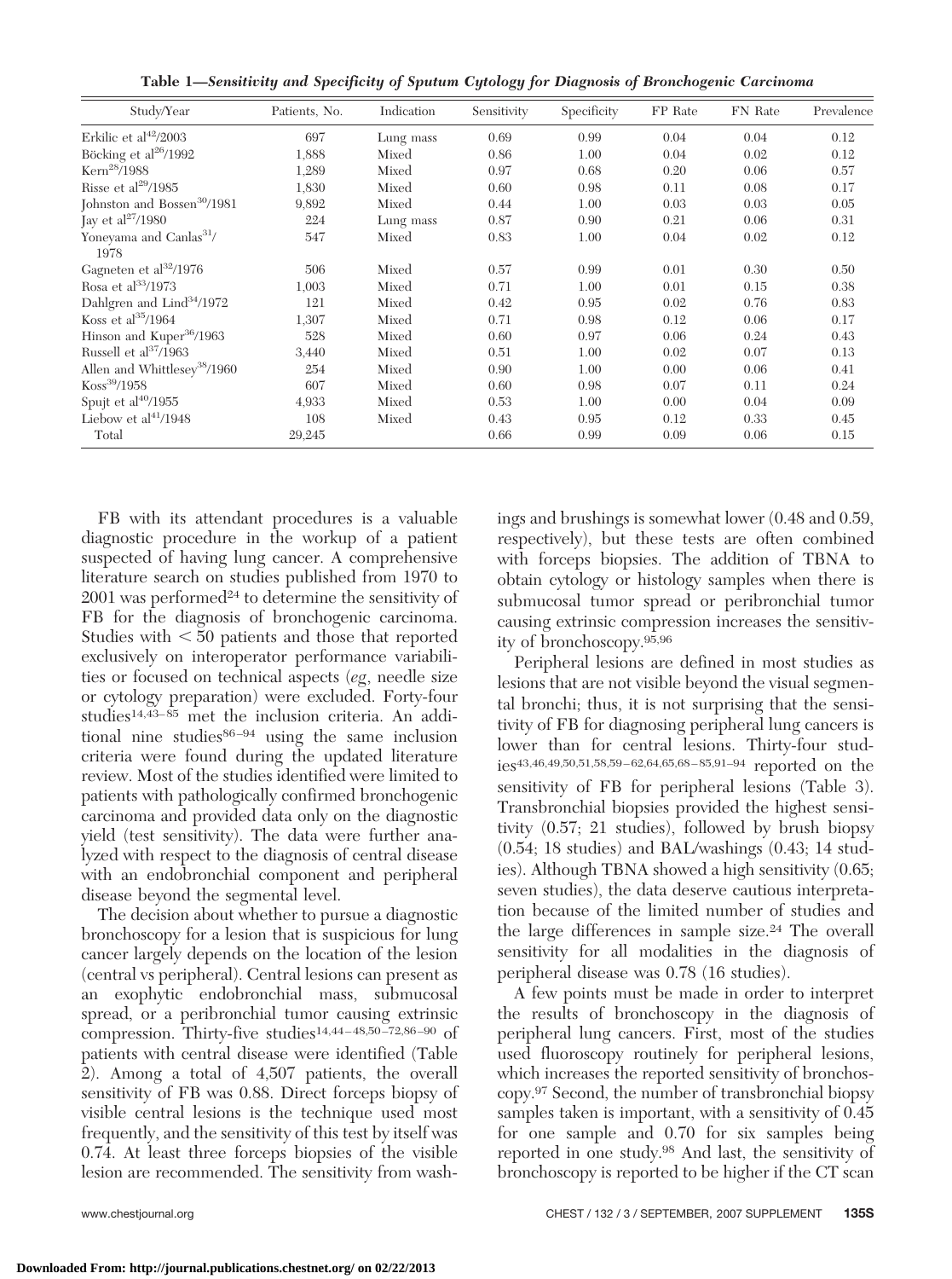**Table 2—***Sensitivity of FB Diagnostic Procedures for Central Bronchogenic Carcinoma*\*

|                                            |                            |         |               | Sensitivity  |      |           |
|--------------------------------------------|----------------------------|---------|---------------|--------------|------|-----------|
|                                            |                            | All     | Endobronchial |              |      |           |
| Study/Year                                 | Patients, <sup>†</sup> No. | Methods | <b>Biopsy</b> | <b>Brush</b> | Wash | EBNA/TBNA |
| Hsu et $al^{86}/2004$                      | 24                         |         |               |              |      | 0.71      |
| Win et $al^{87}/2003$                      | 78                         | 0.85    | 0.61          | 0.27         | 0.45 | 0.42      |
| Gaber et al <sup>88</sup> /2002            | 39                         | 0.90    | 0.79          | 0.74         | 0.54 |           |
| Karahalli et al <sup>89</sup> /2001        | 98                         | 0.90    | 0.83          | 0.68         | 0.32 | 0.69      |
| Jones et al <sup>90</sup> /2001            | 514                        | 0.89    | 0.72          | 0.72         | 0.48 |           |
| Baaklini et $al^{51}/2000$                 | 22                         | 0.82    |               |              |      |           |
| Bungay et al <sup>52</sup> /2000           | 24                         | 0.92    |               |              |      |           |
| Dasgupta et al <sup>53</sup> /1999         | 32                         | 0.97    |               |              |      | 0.78      |
| Govert et al <sup>54</sup> /1999           | 57                         | 0.95    | 0.74          |              | 0.63 | 0.82      |
| McLean et al <sup>55</sup> /1998           | 71                         |         | 0.82          |              |      |           |
| Bilaceroglu et al <sup>56</sup> /1997      | 68                         | 0.96    |               | 0.66         |      | 0.90      |
| Sing et $al43/1997$                        | 53                         |         |               | 0.64         |      |           |
| Govert et al <sup>57</sup> /1996           | 177                        | 0.85    | 0.81          | 0.48         | 0.43 |           |
| Castella et $al^{58}/1995$                 | 39                         |         |               |              |      | 0.87      |
| Utz et al $14/1993$                        | 88                         |         |               |              |      | 0.36      |
| Buccheri et al <sup>59</sup> /1991         | 708                        |         | 0.80          | 0.35         | 0.31 |           |
| Popp et al <sup>60</sup> /1991             | 99                         |         | 0.93          | 0.79         |      |           |
| Mak et al $61/1990$                        | 125                        | 0.87    | 0.76          | 0.52         | 0.50 |           |
| Gay and Brutinel <sup>62</sup> /1989       | 53                         |         |               |              |      | 0.23      |
| Saita et al <sup>63</sup> /1989            | 105                        |         | 0.48          | 0.30         |      |           |
| Wagner et al <sup>44</sup> /1989           | 72                         | 0.67    | 0.58          | 0.39         | 0.35 | 0.36      |
| Schenk et al $45/1987$                     | 91                         | 0.71    | 0.56          | 0.40         | 0.29 | 0.45      |
| Cox et $al^{64}/1984$                      | 33                         | 0.94    | 0.84          | 0.83         | 0.76 |           |
| Lam et $al^{65}/1983$                      | 329                        | 0.94    | 0.82          | 0.74         | 0.76 |           |
| Zisholtz and Eisenberg <sup>66</sup> /1983 | 51                         | 0.73    | 0.67          | 0.65         | 0.44 |           |
| Gellert et al<br>$^{67}\!/1982$            | 218                        |         | 0.78          |              |      |           |
| Pilotti et al <sup>46</sup> /1982          | 286                        |         |               | 0.78         |      |           |
| McDougall and Cortese <sup>68</sup> /1981  | 16                         |         | 0.50          | 0.23         |      |           |
| Radke et al <sup>69</sup> /1979            | 15                         | 0.87    |               |              |      |           |
| Chaudhary et al <sup>47</sup> /1978        | 95                         |         | 0.76          | 0.53         | 0.78 |           |
| Chopra et al <sup>48</sup> /1977           | 51                         |         | 0.66          | 0.72         | 0.51 |           |
| Stringfield et al <sup>70</sup> /1977      | 78                         |         | 0.85          |              |      |           |
| Kvale et al $^{71}/1976$                   | 71                         |         | 0.71          | 0.77         | 0.63 |           |
| Zavala <sup>72</sup> /1975                 | 193                        | 0.94    | 0.97          | 0.93         |      |           |
| Oswald et al <sup>50</sup> /1971           | 434                        |         | 0.61          |              |      |           |
| Summary                                    | 4,507                      | 0.88    | 0.74          | 0.61         | 0.47 | 0.56      |

\*EBNA endobronchial needle aspiration.

†Represents the maximum number of patients included in sensitivity calculations for any one method.

shows a bronchus extending to the peripheral lesion  $(0.60 \text{ vs } 0.25, \text{ respectively})$ .<sup>99,100</sup>

The sensitivity of bronchoscopy for diagnosing peripheral lesions is most affected by the size of the lesion. Ten studies<sup>49,51,68-70,84-86,92,93</sup> were identified that reported on the sensitivity of bronchoscopy (brush and/or biopsy) for peripheral lesions with a size  $\leq 2$  cm or  $\geq 2$  cm in diameter (Table 4). The sensitivity for peripheral lesions of  $\leq 2$  cm in diameter was 0.34. Peripheral tumors with a diameter of  $> 2$  cm resulted in a sensitivity of 0.63. Six studies47,48,75,77,79,83 reported on the sensitivity of postbronchoscopy sputa as an adjunct to the abovementioned bronchoscopic techniques, which was 0.35 (Table 5).

Following in the footsteps of the gastroenterolo-

sonic probes (*ie*, convex and radial), the radial probe is used to locate the peripheral lesion, which was previously thought to be inaccessible by conventional bronchoscopy.101,102 A flexible double-hinged curette or an electromagnetic device is used, if necessary, to maneuver an extended working channel to the area of interest, under fluoroscopic guidance. The latter is used to facilitate the probe as well as the sampling tools. Due to the steep learning curve associated with the device, its use is limited to tertiary care centers. Kurimoto et al<sup>103</sup> carried out an open-label, prospective, nonrandomized trial using a radial probe in

gists, pulmonologists have started using ultrasound (US) technology in the diagnosis and staging of bronchogenic carcinoma. Of the two kinds of ultra-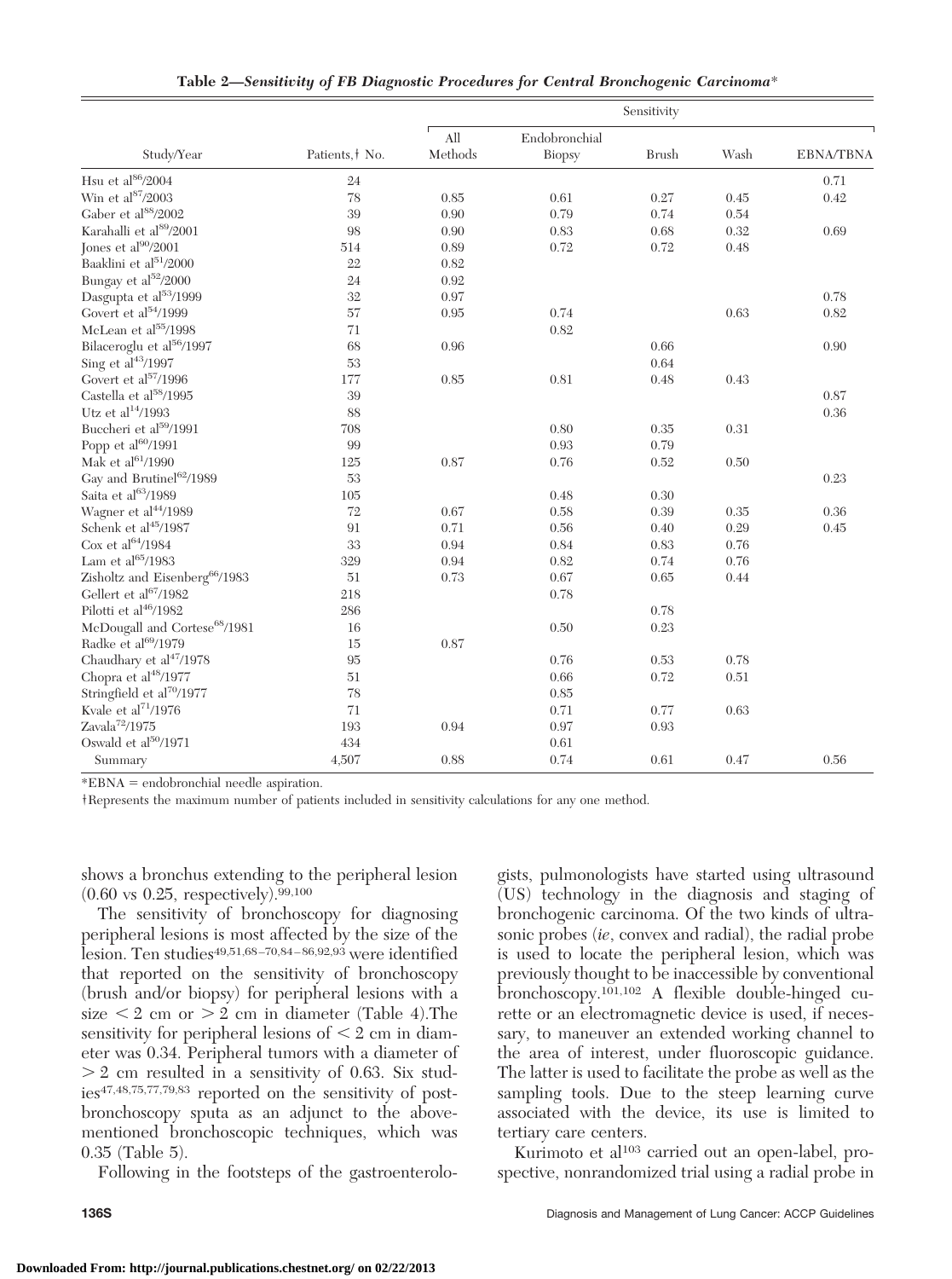| Table 3-Sensitivity of FB Diagnostic Procedures for Peripheral Bronchogenic Carcinoma |  |  |
|---------------------------------------------------------------------------------------|--|--|
|                                                                                       |  |  |

|                                           |                |         |                | Sensitivity  |            |             |
|-------------------------------------------|----------------|---------|----------------|--------------|------------|-------------|
|                                           |                | All     | Transbronchial |              |            |             |
| Study/Year                                | Patients,* No. | Methods | <b>Biopsy</b>  | <b>Brush</b> | <b>BAL</b> | <b>TBNA</b> |
| Kawaraya et al <sup>91</sup> /2003        | 1,372          | 0.88    | 0.77           | 0.57         |            | 0.35        |
| Trkanjec et al <sup>92</sup> /2003        | 50             | 0.86    | 0.62           | 0.16         | 0.29       |             |
| Bandoh et al93/2003                       | 97             | 0.60    |                |              |            |             |
| Baba et al<br>$^{94}/2002$                | 87             | 0.75    | 0.53           | 0.44         |            | 0.67        |
| Baaklini et al <sup>51</sup> /2000        | 129            | 0.61    |                |              |            |             |
| Gasparini et al <sup>73</sup> /1999       | 480            | 0.76    | 0.50           |              |            | 0.70        |
| Reichenberger et al <sup>74</sup> /1999   | 103            |         | 0.39           | 0.36         | 0.28       | 0.47        |
| Aristiazabal et al <sup>75</sup> /1998    | 64             |         | 0.34           |              |            |             |
| Bilaceroglu et al <sup>76</sup> /1998     | 92             | 0.64    |                |              |            |             |
| Wongsurakiat et al <sup>77</sup> /1998    | 30             | 0.50    | 0.17           |              | 0.47       |             |
| Sing et al <sup>43</sup> /1997            | 22             |         |                | 0.22         |            |             |
| Castella et al<br>$58/1995$               | 45             |         |                |              |            | 0.69        |
| Debeljak et al <sup>78</sup> /1994        | 39             |         | 0.77           | 0.59         | 0.36       |             |
| de Gracia et al <sup>79</sup> /1993       | 55             |         |                |              | 0.33       |             |
| Torrington and Kern <sup>80</sup> /1993   | 91             |         | 0.20           |              |            |             |
| Utz et $al^{14}/1993$                     |                |         |                |              |            |             |
| Pirozynski <sup>81</sup> /1992            | 145            |         | 0.33           | 0.30         | 0.65       | 0.58        |
| Buccheri et al <sup>59</sup> /1991        | 337            |         | 0.75           | 0.44         | 0.33       |             |
| Popp et al <sup>60</sup> /1991            | 87             |         | 0.80           | 0.83         |            |             |
| Mak et al <sup>61</sup> /1990             | 63             | 0.56    | 0.37           | 0.29         | 0.38       |             |
| Rennard et al <sup>82</sup> /1990         | 730            |         |                |              | 0.47       |             |
| Gay and Brutinel <sup>62</sup> /1989      | 20             |         |                |              |            | 0.65        |
| Wagner et al <sup>44</sup> /1989          |                |         |                |              |            |             |
| Mori et al <sup>83</sup> /1989            | 85             | 0.84    |                | 0.84         | 0.42       |             |
| Naidich et $al84/1988$                    | 65             | 0.48    |                |              |            |             |
| Cox et $al64/1984$                        | 22             | 0.36    | 0.29           | 0.22         | 0.36       |             |
| Lam et $al^{65}/1983$                     | 155            | 0.86    | 0.61           | 0.52         | 0.52       |             |
| Pilotti et $\rm{al}^{46}/1982$            | 84             |         |                | 0.29         |            |             |
| Wallace and Deutsch $^{85}\!/1982$        | 143            |         | 0.19           |              |            |             |
| McDougall and Cortese <sup>68</sup> /1981 | 130            | 0.62    | 0.48           | 0.36         | 0.36       |             |
| Radke et al <sup>69</sup> /1979           | 82             | 0.51    |                |              |            |             |
| Stringfield et al <sup>70</sup> /1977     | 29             |         | 0.48           |              |            |             |
| Kvale et al $^{71}/1976$                  | 29             |         | 0.27           | 0.21         | 0.12       |             |
| Zavala <sup>72</sup> /1975                | 137            | 0.71    | 0.69           | 0.70         |            |             |
| Hattori et al <sup>49</sup> /1971         | 208            |         |                | 0.83         |            |             |
| Oswald et al <sup>50</sup> /1971          | 435            |         | 0.28           |              |            |             |
| Summary                                   | 5,742          | 0.78    | 0.57           | 0.54         | 0.43       | 0.65        |

\*Represents the maximum number included in sensitivity calculations for any one method.

150 patients with peripheral lung lesions. A final diagnosis was established in all patients with a variety of means. US-guided sampling established the diagnosis in 77% of cases; 69% of lesions were benign, and 82% of lesions were malignant. There was no difference in the diagnostic yield (range, 69 to 77%) based on the size of the lesion  $(< 10$  mm, 10 to 14 mm, 15 to 20 mm, and 20 and 29 mm), except when the lesion was  $>$  3 cm in size (yield, 92%). There were no complications. The authors concluded that sampling guided by the radial US probe significantly increases the diagnostic yield of FB while dealing with peripheral lung lesions  $\leq 20$  mm in size. In another study,104 information from a multiplaner volume reformation of the CT scan images were used to guide the endobronchial accessories to sam-

ple peripheral lesions. The study104 demonstrated that the diagnostic yield of FB could be increased up to at least 82%, irrespective of the size and location of the lesion.

A convex US probe is mainly used for the sampling of the mediastinal lymph nodes to aid in disease staging and is discussed in more detail in the "Invasive Staging of Lung Cancer" chapter. A number of newer modalities such as ultrathin bronchoscopy, CT fluoroscopy, multiplanar volume reformation, and electromagnetic navigation are being studied for their impact on the diagnostic yield of FB for lung cancer, yet no recommendation can be made based on the preliminary results

The FN rate for bronchoscopy has not yet been defined. Most clinicians would pursue the diagnosis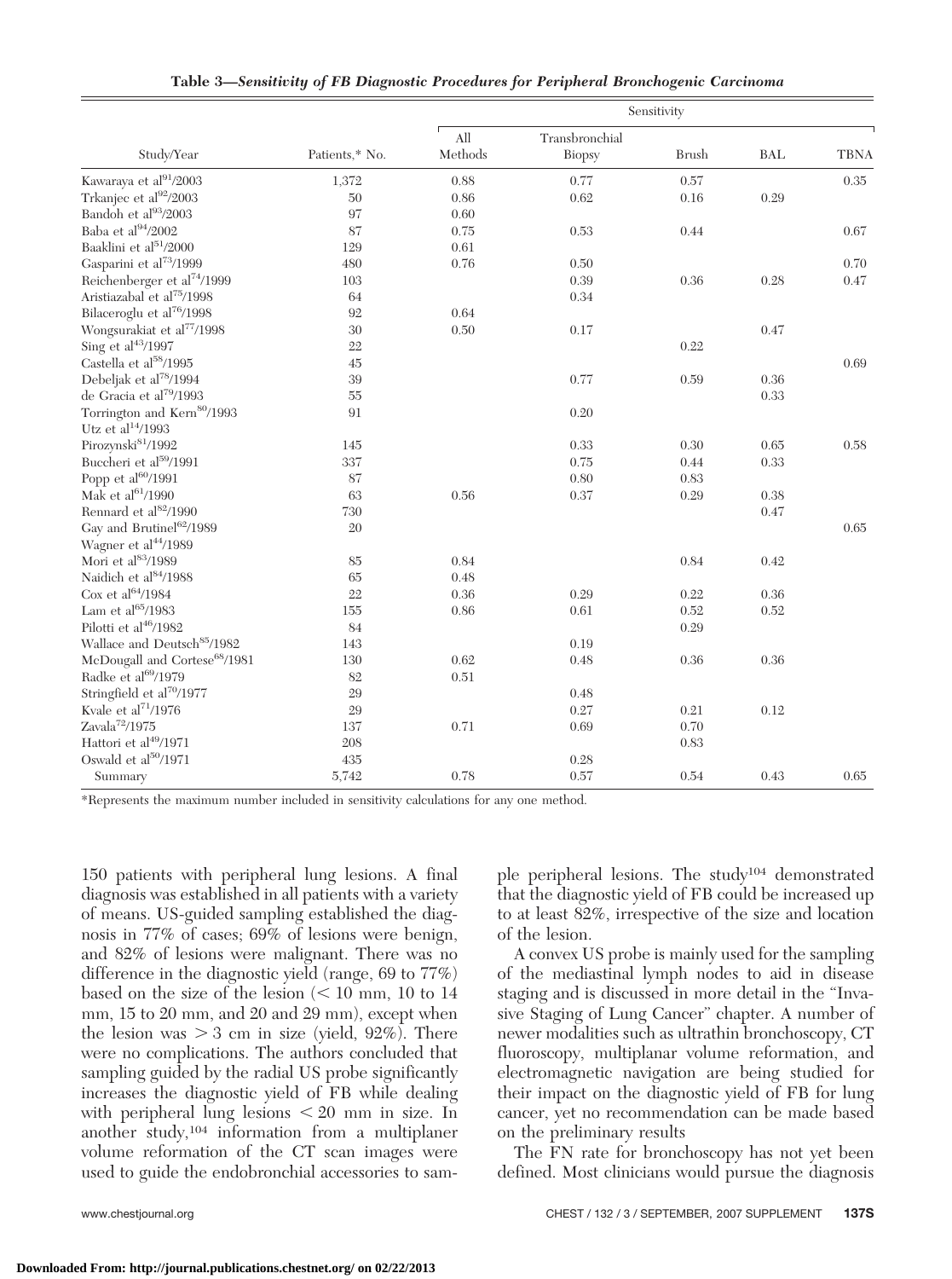**Table 4—***Sensitivity of FB Diagnosis of Bronchogenic Carcinoma by Size of Lesion*\*

|                                           |               | Lesion $\leq 2$ cm |                |      |               | Lesion $> 2$ cm |     |      |  |
|-------------------------------------------|---------------|--------------------|----------------|------|---------------|-----------------|-----|------|--|
| Study/Year                                | Patients, No. | Pos                | Neg            | Sens | Patients, No. | Pos             | Neg | Sens |  |
| Trkanjec et al <sup>92</sup> /2003        | 17            | 9                  | 8              | 0.53 | 33            | 27              | 6   | 0.82 |  |
| Bandoh et al<br>$^{93}\!\!/\!2003$        | 25            | 8                  | 17             | 0.32 | 72            | $50^{\circ}$    | 22  | 0.69 |  |
| Baaklini et al $51/2000$                  | 16            | $\overline{4}$     | 12             | 0.25 | 135           | 93              | 42  | 0.69 |  |
| Gasparini et al <sup>73</sup> /1999       | 195           | 82                 | 113            | 0.42 | 300           | 169             | 131 | 0.56 |  |
| Naidich et al <sup>84</sup> /1988         | 15            | 4                  | 11             | 0.27 | 46            | 26              | 20  | 0.57 |  |
| Wallace and Deutsch <sup>85</sup> /1982   | 65            | 3                  | 62             | 0.05 | 78            | 24              | 54  | 0.31 |  |
| McDougall and Cortese <sup>68</sup> /1981 | 9             |                    | 8              | 0.11 | 36            | 21              | 15  | 0.58 |  |
| Radke et al <sup>69</sup> /1979           | 21            | 6                  | 15             | 0.29 | 76            | 49              | 27  | 0.64 |  |
| Stringfield et al <sup>70</sup> /1977     | 3             |                    | $\overline{2}$ | 0.33 | 26            | 13              | 13  | 0.50 |  |
| Hattori et al <sup>49</sup> /1971         | 17            | 13                 | $\overline{4}$ | 0.76 | 182           | 150             | 32  | 0.82 |  |
| Summary                                   | 383           | 131                | 252            | 0.34 | 984           | 622             | 362 | 0.63 |  |

 $*Neg = negatives; Pos = positives; Sens = sensitivity.$ 

further in the case of a nondiagnostic bronchoscopy of a visible endobronchial abnormality. The FN rate can be estimated to be fairly high in the case of peripheral lesions, especially smaller ones, because of the relatively low sensitivity in this setting. Bronchoscopy has an important role in the diagnosis of benign conditions, but the chance of finding a benign condition in a patient who is clinically suspected of having lung cancer is only 1%.105

#### **RECOMMENDATIONS**

**8. In patients suspected of having lung cancer who have a central lesion, bronchoscopy is recommended to confirm the diagnosis. However, it is recommended that further testing be performed if bronchoscopy results are nondiagnostic and suspicion of lung cancer remains.** Grade of recommendation, 1C

**9. In expert hands, a radial probe US device can increase the diagnostic yield of FB while**  $\alpha$  dealing with peripheral lesions of  $<$  20 mm in **size. Its use can be considered prior to referring the patient for TTNA.** Grade of recommendation, 2B

#### *TTNA*

# **Key Question 3: What are the performance characteristics for TTNA as a diagnostic modality with particular emphasis on the size and location of the suspected cancer?**

In the previously published lung cancer guidelines, Schreiber and McCrory<sup>24</sup> analyzed data from a metaanalysis<sup>106</sup> of 46 studies and an additional 19 studies<sup>107–125</sup> that focused on the performance characteristics of TBNA or biopsy for the diagnosis of localized pulmonary lesions. The metaanalysis by

Lacasse et al<sup>lo6</sup> encompassed a comprehensive search (up to 1995) of reports published in the English language on the use of NA or biopsy for the evaluation of solitary or multiple pulmonary lesions. At least 90% of the study populations had parenchymal pulmonary lesions as opposed to mediastinal, hilar, or pleural lesions. All diagnoses were verified by surgical biopsy, biopsy of an adjacent site with tumor involvement, culture results, or clinical follow-up for at least 1 year. Cytology findings alone, even when confirmed by findings from another site, was not accepted as a reference standard. At least 90% of patients in each study had a histologic reference standard diagnosis. Forty-two $^{86,125-166}$  of the 46 studies in the metaanalysis were used for the final analysis. Five studies with  $<$  50 patients included in the metaanalysis were excluded.24 In the reanalysis of the data, Schreiber and McCrory<sup>24</sup> considered only the following cut point: definite malignancy or suspicion of malignancy as test-positive, and all other test results, including nondiagnostic, benign, nonspecific, and specific benign diagnoses, as test-negative (this corresponded to cut point "b" in the published metaanalysis).

Five studies,  $166 - 170$  published from 2001 to 2004 were identified and incorporated into the reanalysis for this current chapter (Table 6). The pooled sensitivity of TTNA for the diagnosis of peripheral bronchogenic carcinoma was 0.90 (95% confidence interval [CI], 0.88 to 0.91). Individual study estimates ranged from 0.62 to 0.99. There was little difference in specificity for any group of studies analyzed. Overall, only a few studies described the test performance data (*ie*, sensitivity and specificity) according to location of lesion; thus, there were limited data with which to address the question of differences in test performance based on lesion location.<sup>24</sup>

TTNA of a peripheral lung lesion can be per-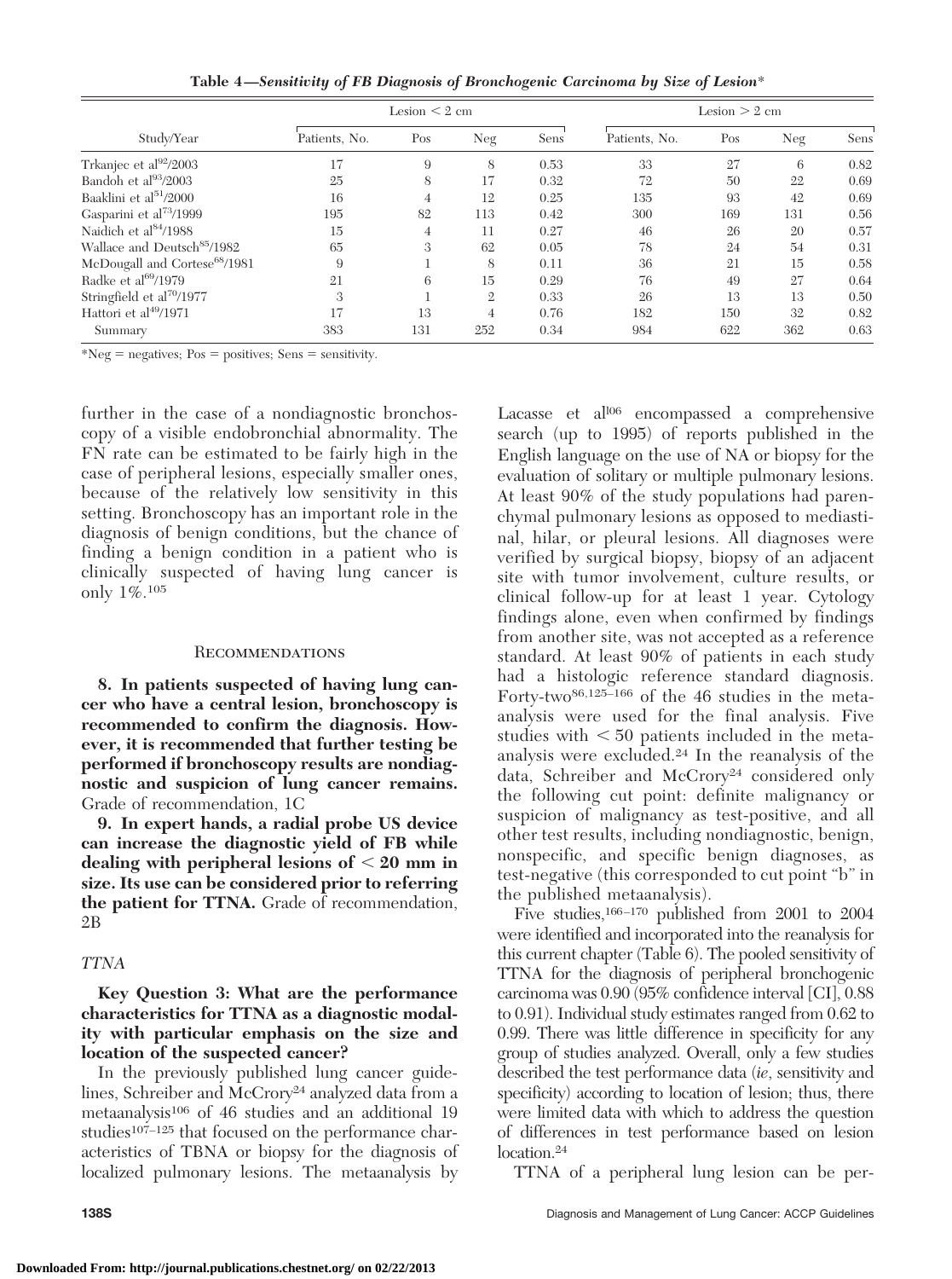formed under either fluoroscopic or CT scan guidance. Lacasse et al<sup>106</sup> did not find any differences in test-operating characteristics between CT scan and fluoroscopic guidance of TTNA in their original metaanalysis. However, with substantially more data from CT scan-guided TTNA studies, the analysis by Schreiber and McCrory<sup>24</sup> found that studies using CT scan guidance showed higher sensitivity than those using fluoroscopy guidance. Using a randomeffects model, the pooled sensitivities were 0.92 (95% CI, 0.90 to 0.94) and 0.88 (95% CI, 0.85 to 0.90), respectively, for studies of CT scan-guided and fluoroscopy-guided TTNA. Two studies<sup>108,125</sup> reported direct comparisons between aspiration cytology and cutting needle biopsy histologic diagnosis. Both studies found that transthoracic needle core biopsy when compared with FNA showed similar sensitivity for malignancy (Bilaceroglu et al,<sup>76</sup> 86% vs 92%, respectively; Bandoh et al,  $98\%$  vs  $98.4\%$ , respectively) and better ability to determine a specific diagnosis for nonmalignant lesions (Bilaceroglu et al,<sup>76</sup> 100% vs 44%, respectively; Bandoh et al,<sup>93</sup> 100% vs 50%, respectively).

In summary, for peripheral lung lesions the sensitivity of TTNA is higher than that of bronchoscopy. In patients who have lung cancer, TTNA has approximately a 90% chance of providing confirmation of the diagnosis. Furthermore, given the FP rate of 0.01 to 0.02, a positive TTNA finding for cancer is reliable. On the other hand, the FN rate of TTNA is high (range, 0.20 to 0.30)<sup>171</sup>; thus, TTNA is generally not useful in ruling out cancer. In patients with lesions that are even moderately suspicious for lung cancer, and who appear to have early-stage disease and are candidates for surgical resection, the high FN rate of TTNA makes reliance on a negative result untenable; therefore, further testing to establish a definitive diagnosis is necessary.

Establishing a specific benign diagnosis such as tuberculosis, fungal infection, or hamartoma on TTNA results is quite valuable, particularly in patients in whom the clinical and radiologic findings strongly suggest a benign diagnosis. In such cases, a specific benign diagnosis based on TTNA findings further decreases the risk of missing a cancer.

PET scanning using fluoro-18-2-deoxyglucose (FDG) has proven to be an excellent modality for evaluating solitary pulmonary nodules. In a metaanalysis172 of the available data on FDG-PET scanning, the average sensitivity and specificity of FDG-PET scanning for detecting a malignancy was reported to be 0.97 and 0.78, respectively. Like any test, PET scanning has some limitations. The current generation of PET scanners can miss lesions that are  $\leq 1$  cm in size,<sup>172–174</sup> and FN results can occur when dealing with carcinoid tumors or bronchoalveolar carcinomas.172,174,175 FP results may be seen with certain inflammatory or infectious lesions such as tuberculomas, histoplasmomas, and rheumatoid nodules.180,182 (The reader is referred to the chapter on "Solitary Pulmonary Nodules" for a more detailed discussion of FDG-PET scanning in the evaluation of the solitary pulmonary nodule.)

#### **RECOMMENDATION**

**10. In patients suspected of having lung cancer who have a small (**- **2 cm) peripheral lesion, and who require tissue diagnosis before further management can be planned, TTNA is recommended. However, it is recommended that further testing be performed if TTNA results are nondiagnostic and suspicion of lung cancer remains.** Grade of recommendation, 1B

## *Cell Type Accuracy*

**Key Question 4: What is the diagnostic error when differentiating between NSCLC and SCLC generated by various diagnostic techniques (***eg***, bronchoscopy, TTNA, and sputum cytology)?**

In a patient with lung cancer, distinguishing between SCLC and NSCLC is of paramount importance as each of these cancers is treated in a radically different manner. The distinction between SCLC

**Table 5—***Sensitivity of Postbronchoscopy Sputum for Diagnosis of Bronchogenic Carcinoma*

|                                              |               |          | Postbronchoscopy Sputum |             |
|----------------------------------------------|---------------|----------|-------------------------|-------------|
| Study/Year                                   | Patients, No. | Positive | Negative                | Sensitivity |
| Wongsurakiat et al <sup>77</sup> /1998       | 26            |          | 24                      | 0.08        |
| de Gracia et al $^{79}/1993$                 | 43            | 13       | 30                      | 0.30        |
| Mori et al $^{83}/1989$                      | 81            |          | 64                      | 0.21        |
| Chaudhary et al <sup>47</sup> /1978          | 114           | 58       | 56                      | 0.51        |
| Chopra et al <sup>48</sup> /1977             | 51            | 24       | 27                      | 0.47        |
| Kyale et al <sup><math>71</math></sup> /1976 | 22            |          | 19                      | 0.14        |
| Summary                                      | 337           | 117      | 220                     | 0.35        |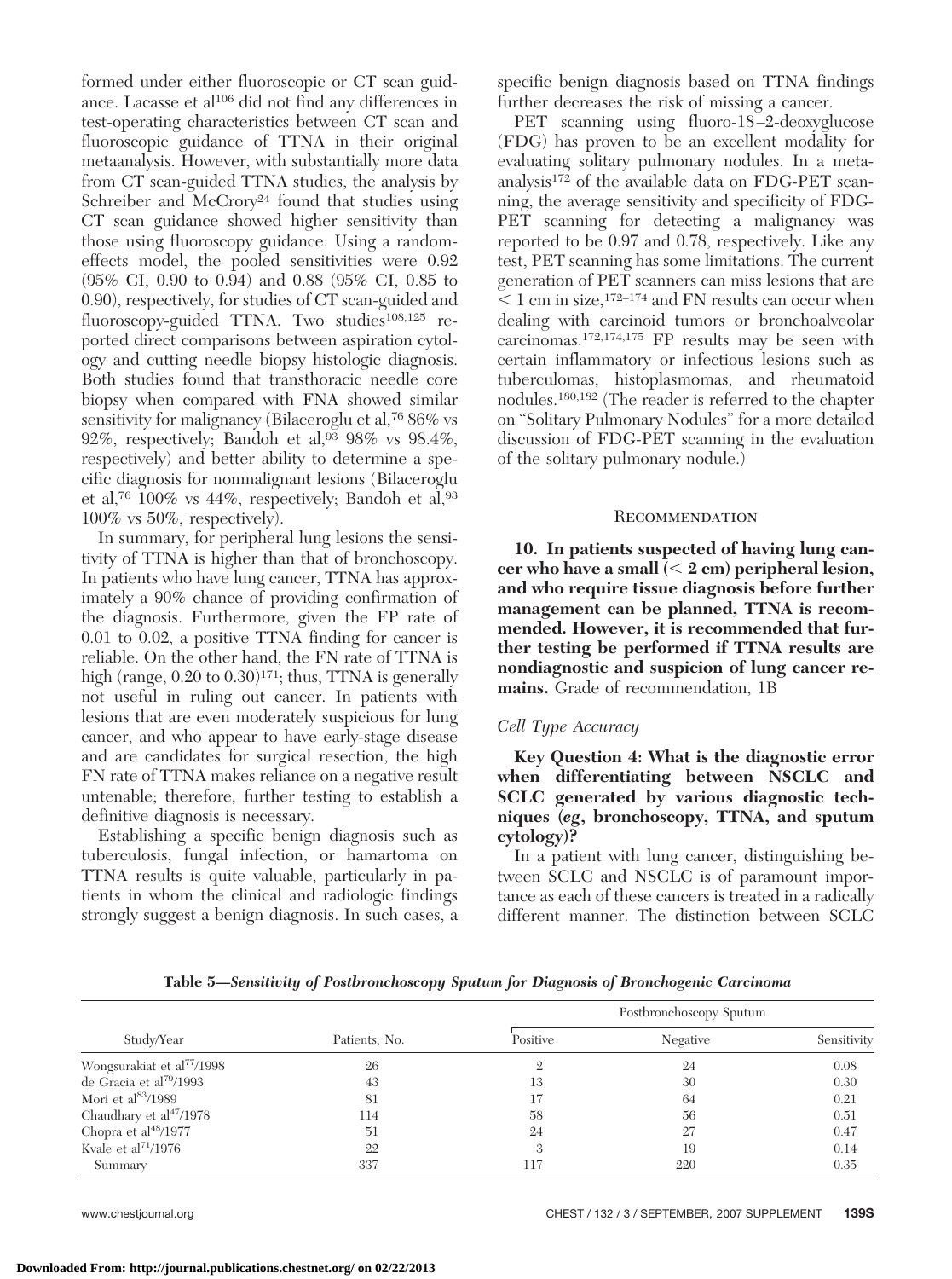**Table 6—***Sensitivity and Specificity of TTNA and/or Transthoracic Needle Biopsy for Diagnosis of Peripheral Bronchogenic Carcinoma*\*

| Study/Year                                                               | Patients.<br>No. | Type of<br>Needle | Radiologic<br>Assistance    | Sensitivity  | Specificity  | FP<br>Rate*                        | FN<br>Rate*  | Prevalence   |
|--------------------------------------------------------------------------|------------------|-------------------|-----------------------------|--------------|--------------|------------------------------------|--------------|--------------|
| Geraghty et al <sup>166</sup> /2003                                      | 846              | $\mathcal{C}$     | CT scan                     | 0.91         | 0.99         | $\overline{0}$                     | 0.19         | 0.74         |
| Yamagami et al <sup>167</sup> /2003                                      | 110              | $\mathcal C$      | CT scan                     | 0.95         | $\mathbf 1$  | $\boldsymbol{0}$                   | 0.15         | 0.78         |
| Arslan et al <sup>168</sup> /2002                                        | 121              | A                 | CT scan                     | 0.89         | $\mathbf{1}$ | $\boldsymbol{0}$                   | 0.27         | 0.78         |
| Tan et al $169/2002$                                                     | 100              | A                 | Fluo, CT scan               | 0.93         | 0.96         | 0.01                               | 0.18         | 0.76         |
| Wallace et al <sup>170</sup> /2002                                       | 57               | A, C              | CT scan                     | 0.82         | $\mathbf{1}$ | $\boldsymbol{0}$                   | 0.28         | 0.68         |
| Lopez Hanninen et al <sup>114</sup> /2001                                | 79               | $\mathcal{C}$     | CT scan                     | 0.96         | 1.00         | $\overline{0}$                     | 0.06         | 0.63         |
| Laurent et al $115/2000$                                                 | 202              | $\mathcal{C}$     | CT scan                     | 0.94         | 1.00         | $\boldsymbol{0}$                   | 0.18         | 0.80         |
| Hirose et al <sup>116</sup> /2000                                        | 50               | $\mathcal C$      | CT scan                     | 0.83         | 1.00         | $\boldsymbol{0}$                   | 0.19         | 0.58         |
| Charig and Phillips <sup>117</sup> /2000                                 | 185              | $\mathcal{C}$     | CT scan                     | 0.93         | 1.00         | $\overline{0}$                     | 0.48         | 0.93         |
| Swischuk et al <sup>118</sup> /1998                                      | 612              | $\mathcal{C}$     | Fluo, CT scan               | 0.96         | 0.99         | $\boldsymbol{0}$                   | 0.13         | 0.76         |
| Lucidarme et al <sup>119</sup> /1998<br>Larscheid et al $120/1998$       | 89               | $\mathcal C$      | CT scan                     | 0.93         | 1.00         | $\boldsymbol{0}$                   | 0.26         | 0.84         |
| Yankelevitz et al <sup>121</sup> /1997                                   | 130              | A, C              | CT scan                     | 0.91         | 1.00         | $\overline{0}$<br>$\boldsymbol{0}$ | 0.26         | 0.80         |
| Westcott et al <sup>122</sup> /1997                                      | 114<br>62        | A<br>A, C         | CT scan<br>Fluo, CT scan    | 0.94<br>0.93 | 1.00<br>1.00 | $\boldsymbol{0}$                   | 0.16<br>0.12 | 0.76<br>0.67 |
| Santambrogio et al <sup>123</sup> /1997                                  | 220              | A                 | CT scan                     | 0.93         | 0.99         | 0.01                               | 0.11         | 0.64         |
| Cattelani et al <sup>124</sup> /1997                                     | 119              | $\mathbf A$       | CT scan                     | 0.93         | 1.00         | $\boldsymbol{0}$                   | 0.13         | 0.67         |
| Li et al $107/1996$                                                      | 97               | A                 | CT scan                     | 0.89         | 1.00         | $\boldsymbol{0}$                   | 0.43         | 0.88         |
| Klein et al $108/1996$                                                   | 129              | A, C              | CT scan                     | 0.95         | 1.00         | $\overline{0}$                     | 0.08         | 0.64         |
| Milman et al <sup>109</sup> /1995                                        | 103              | A                 | Fluo                        | 0.69         | 1.00         | $\boldsymbol{0}$                   | 0.49         | 0.76         |
| Böcking et al <sup>125</sup> /1995                                       | 371              | A, C              | CT scan                     | 0.99         | 0.94         | 0.02                               | 0.04         | 0.79         |
| Zakowski et al <sup>110</sup> /1992                                      | 176              | A                 | Fluo, CT scan               | 0.84         | 1.00         | $\overline{0}$                     | 0.47         | 0.84         |
| Yang et al <sup>111</sup> /1992                                          | 120              | $\mathbf A$       | US.                         | 0.62         | 1.00         | 0.00                               | 0.63         | 0.82         |
| Cristallini et al <sup>112</sup> /1992                                   | 390              | A, B              | Fluo, CT scan               | 0.94         | 0.99         | 0.00                               | 0.16         | 0.77         |
| Calhoun et al <sup>113</sup> /1986                                       | 197              | A                 | Fluo                        | 0.87         | 1.00         | 0.00                               | 0.35         | 0.81         |
| Knudsen et al <sup>127</sup> /1996                                       | 128              | A                 | US.                         | 0.95         | 0.95         | 0.02                               | 0.09         | 0.68         |
| Gasparini et al <sup>73</sup> /1999                                      | 589              | A, C              | Fluo, CT scan               | 0.93         | 0.99         | 0.00                               | 0.15         | 0.72         |
| Garcia Rio et al <sup>128</sup> /1994                                    | 84               | A                 | CT scan                     | 0.84         | 1.00         | 0.00                               | 0.39         | 0.80         |
| Burbank et al <sup>129</sup> /1994                                       | 60               | $\mathcal{C}$     | CT scan                     | 0.95         | 1.00         | 0.00                               | 0.11         | 0.72         |
| Targhetta et al <sup>130</sup> /1993                                     | 64               | $\boldsymbol{B}$  | <b>US</b>                   | 0.91         | 1.00         | 0.00                               | 0.31         | 0.83         |
| Grode et al <sup>131</sup> /1993<br>Collins et al <sup>132</sup> /1992   | 219<br>129       | A, B, C<br>B, C   | Fluo<br>Fluo, CT scan       | 0.89<br>0.94 | 1.00<br>1.00 | 0.00                               | 0.31<br>0.39 | 0.80<br>0.91 |
| Veale et al <sup>133</sup> /1988                                         | 100              | A                 | Fluo                        | 0.84         | 1.00         | 0.00<br>0.00                       | 0.52         | 0.87         |
| Simpson et al <sup>134</sup> /1988                                       | 227              | B                 | Fluo                        | 0.82         | 1.00         | 0.00                               | 0.73         | 0.93         |
| Lovett et al <sup>135</sup> /1988                                        | 92               | $\mathbf A$       | Fluo                        | 0.90         | 1.00         | 0.00                               | 0.38         | 0.86         |
| Levine et al $136/1988$                                                  | 58               | <b>NR</b>         | Fluo                        | 0.71         | 1.00         | 0.00                               | 0.30         | 0.60         |
| Balslov et al <sup>137</sup> /1988                                       | 284              | $\mathcal{C}$     | Fluo                        | 0.78         | 1.00         | 0.00                               | 0.37         | 0.73         |
| Weisbrod et al <sup>138</sup> /1987                                      | 133              | $\mathcal{C}$     | Fluo                        | 0.78         | 1.00         | 0.00                               | 0.36         | 0.71         |
| Stanley et al <sup>139</sup> /1987                                       | 440              | $\mathbf A$       | Fluo, CT scan               | 0.97         | 0.97         | 0.01                               | 0.09         | 0.73         |
| Winning et al <sup>140</sup> /1986                                       | 165              | A                 | Fluo                        | 0.77         | 1.00         | 0.00                               | 0.43         | 0.76         |
| Nahman et al <sup>141</sup> /1985                                        | 120              | B                 | Fluo                        | 0.98         | 0.94         | 0.01                               | 0.11         | 0.86         |
| Lees et al $142/1985$                                                    | 86               | A, B              | Fluo, CT scan,<br><b>US</b> | 0.85         | 1.00         | 0.00                               | 0.42         | 0.83         |
| Greene et al $143/1985$                                                  | 150              | $\, {\bf B}$      | Fluo                        | 0.97         | 1.00         | 0.00                               | 0.13         | 0.81         |
| Crosby et al <sup>144</sup> /1985                                        | 180              | $\mathbf A$       | Fluo, CT scan,<br>US.       | 0.82         | 1.00         | 0.00                               | 0.69         | 0.93         |
| Stevens and Jackman <sup>145</sup> /1984                                 | 348              | A, B, C           | Fluo                        | 0.92         | 0.99         | 0.00                               | 0.13         | 0.64         |
| Harrison et al <sup>146</sup> /1984                                      | 89               | $\mathcal{C}$     | Fluo                        | 0.96         | 1.00         | 0.00                               | 0.14         | 0.78         |
| McEvoy et al <sup>147</sup> /1983                                        | $81\,$           | $\mathbf C$       | Fluo                        | 0.87         | 1.00         | 0.00                               | 0.45         | 0.86         |
| Johnson et al <sup>148</sup> /1983                                       | 200              | A, B              | Fluo, CT scan               | 0.95         | 0.98         | 0.01                               | 0.09         | 0.68         |
| Vine et al <sup>149</sup> /1982                                          | 91               | $\mathcal{C}$     | Fluo                        | 0.87         | 1.00         | 0.00                               | 0.22         | 0.69         |
| Samuelsson et al <sup>126</sup> /1982<br>Pilotti et $\rm{al}^{150}/1982$ | 367              | A                 | Fluo                        | $0.97\,$     | 0.96         | 0.02                               | 0.06         | 0.67         |
| Jamieson et al <sup>151</sup> /1981                                      | 130<br>82        | A<br>A, B         | Fluo<br>Fluo                | 0.92<br>0.94 | 0.93<br>1.00 | 0.01<br>0.00                       | 0.39<br>0.19 | 0.88<br>0.80 |
| Allison and Hemingway <sup>152</sup> /1981                               | 147              | $\, {\bf B}$      | Fluo                        | 0.89         | 1.00         | 0.00                               | 0.15         | 0.62         |
| $\text{Westcott}^{\text{153}}\text{/1980}$                               | 400              | $\, {\bf B}$      | Fluo                        | 0.98         | 0.94         | 0.02                               | 0.05         | 0.73         |
| Taft et al $154/1980$                                                    | 100              | $\, {\bf B}$      | Fluo                        | 0.83         | 0.95         | 0.01                               | 0.42         | 0.80         |
| Poe and Tobin <sup>155</sup> /1980                                       | 95               | $\, {\bf B}$      | Fluo                        | $0.90\,$     | 0.94         | $0.01\,$                           | 0.32         | 0.81         |
| Pak et al $^{156}/1981$                                                  | 52               | A, B              | Fluo                        | 0.98         | 0.00         | 0.18                               | 1.00         | 0.83         |
| Flower and Verney <sup>157</sup> /1979                                   | 282              | $\, {\bf B}$      | Fluo                        | 0.87         | 0.96         | 0.02                               | 0.25         | 0.72         |
| Sagel et al $158/1978$                                                   | 1,153            | B                 | Fluo                        | 0.96         | 0.99         | 0.00                               | 0.13         | 0.78         |

(*Continued*)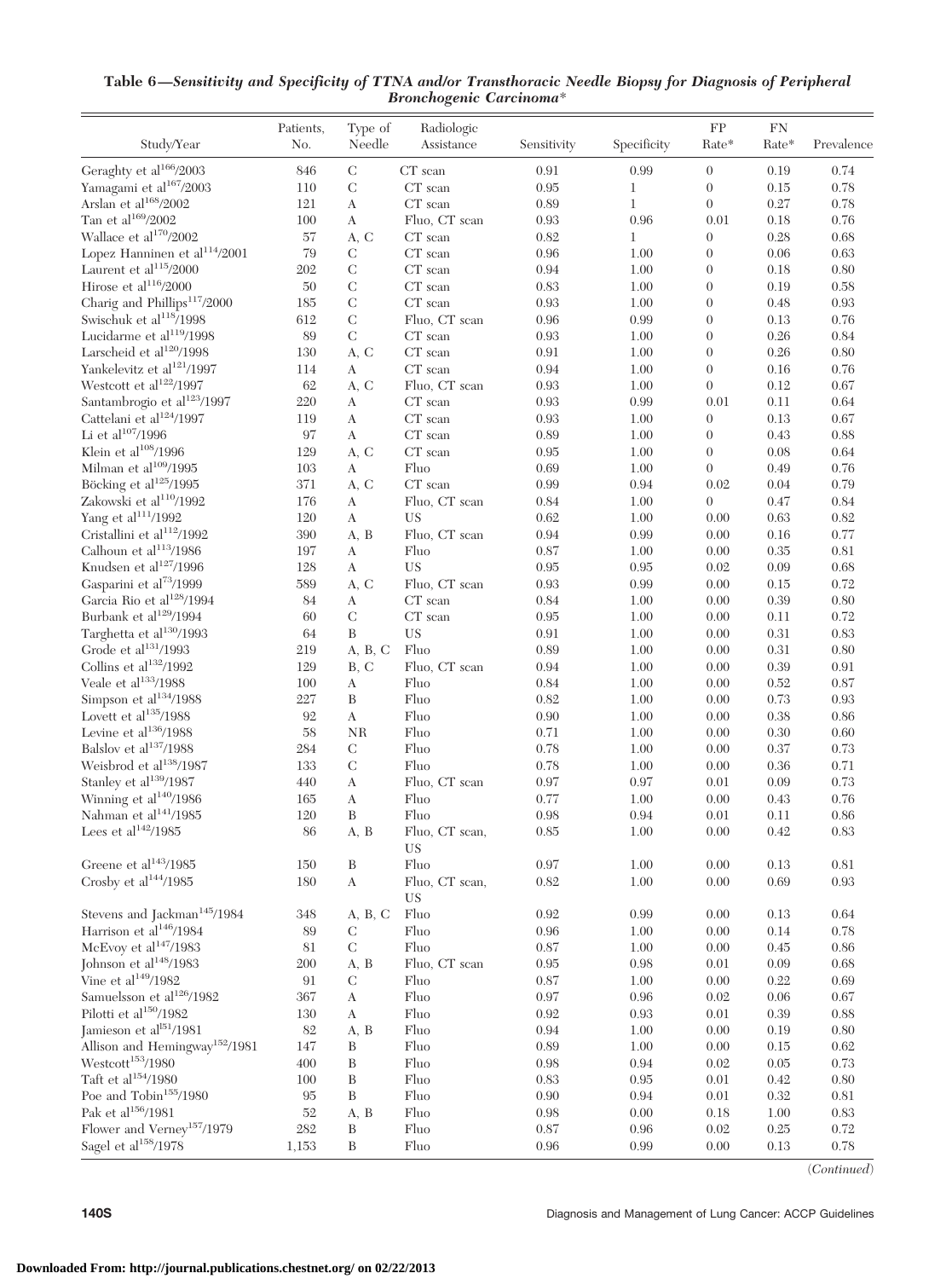**Table 6—***Continued*

| Study/Year                             | Patients.<br>No. | Type of<br>Needle | Radiologic<br>Assistance | Sensitivity    | Specificity    | FP<br>Rate* | FN<br>Rate* | Prevalence |
|----------------------------------------|------------------|-------------------|--------------------------|----------------|----------------|-------------|-------------|------------|
| Lalli et al $159/1978$                 | 1,204            | B                 | Fluo                     | 0.85           | 0.99           | 0.00        | 0.36        | 0.78       |
| House and Thomson <sup>160</sup> /1977 | 88               | B                 | Fluo                     | 0.96           | 0.97           | 0.02        | 0.06        | 0.65       |
| $Francis^{161}/1977$                   | 244              | B                 | Fluo                     | 0.82           | 0.95           | 0.03        | 0.29        | 0.68       |
| Pavy et al $162/1974$                  | 59               | B                 | Fluo                     | 0.86           | 1.00           | 0.00        | 0.54        | 0.89       |
| Stevens et $al^{163}/1968$             | 100              | B                 | Fluo                     | 0.90           | 0.95           | 0.03        | 0.14        | 0.62       |
| Nasiell $164/1967$                     | 144              | B                 | Fluo                     | 0.72           | 1.00           | 0.00        | 0.29        | 0.60       |
| King and Russell <sup>165</sup> /1967  | 59               | А                 | Fluo                     | 0.88           | $1.00\,$       | 0.00        | 0.35        | 0.81       |
| Summary                                |                  |                   |                          | 0.90           | 0.97           |             |             |            |
|                                        |                  |                   |                          | $(0.88\ 0.91)$ | $(0.96\ 0.98)$ |             |             |            |

 $*A =$  aspiration needle; B = aspiration biopsy needle; C = cutting biopsy needle; Fluo = fluoroscopy; NR = not reported.

 $\dagger$ The FP rate is  $1$  – the positive predictive value of the test; the FN rate is defined here as  $1$  – the negative predictive value of the test. Both are highly dependent on the prevalence of disease.

and NSCLC on sputum cytology, TTNA cytology, and bronchoscopic washings, brushings, and BAL cytology is quite reliable. Table 7 summarizes 21 studies, some of which address several diagnostic modalities (TTNA, 14 studies; expectorated sputa, 5 studies; bronchoscopy brush sample, 2 studies; TBNA, 4 studies).29,44,46,50,116,122,127,131,136,139,148,154,157,162,175–185 The studies selected for reviews of the diagnostic accuracy of TTNA and bronchoscopy were systematically reviewed to find data on differences in diagnosis between SCLC and NSCLC based on the cytologic vs histologic diagnoses.<sup>24</sup> These studies show that the overall accuracy of SCLC vs NSCLC is 0.98, with individual study results ranging from 0.94 to 1.0. Indeed, the chance that a preoperative diagnosis of NSCLC is in error (the tumor is actually SCLC) is 0.02 (range, 0.01 to 0.07). On the other hand, the error rate of a diagnosis of SCLC (the tumor is actually NSCLC) is on average 0.09, with individual studies ranging from 0 to 0.33. As such, if the diagnosis of SCLC is made from a cytologic specimen but the radiographic and clinical findings do not support the diagnosis of SCLC, a biopsy specimen should be obtained if possible in order to perform a histologic evaluation.

#### Recommendations

**11. In patients suspected of having lung cancer, the diagnosis of NSCLC made on cytology results (***eg***, sputum, TTNA, or bronchoscopic specimens) is highly reliable and can be accepted with a high degree of certainty.** Grade of recommendation, 1B

**12. The possibility of an erroneous diagnosis of SCLC on a cytology specimen must be kept in mind if the clinical presentation or clinical course is not consistent with that of SCLC. In such a case, it is recommended that further**

**testing (biopsy for histologic evaluation) be performed to establish a definitive cell type.** Grade of recommendation, 1B

#### **CONCLUSION**

A variety of techniques is available to assist the clinician in achieving a definitive diagnosis of lung cancer. Selection of the most appropriate test is best done in a multidisciplinary fashion with input from a pulmonologist, chest radiologist, and thoracic surgeon. Furthermore, the most appropriate test is usually determined by the type of lung cancer (SCLC or NSCLC), the size and location of the tumor, and the presumed stage of the cancer.

A diagnosis should be obtained by whatever method is easiest in patients who are presumed to have SCLC or who have very clear evidence of advanced NSCLC (*eg*, a large pleural effusion or metastatic disease). Sputum cytology is a reasonable first step in patients with central lesions with or without evidence of metastatic disease in whom a semi-invasive procedure might pose a higher risk; however, diagnostic accuracy depends on the rigorous acquisition, handling, and interpretation of samples. FB is the most useful test for central lesions, whereas in the case of peripheral lesions, the sensitivity of TTNA is higher than that of bronchoscopy.

#### Summary of Recommendations

**1. In patients suspected of having SCLC based on the radiographic and clinical findings, it is recommended that the diagnosis be confirmed by the easiest method (***eg***, sputum cytology, thoracentesis, FNA, and bronchoscopy including TBNA, EBUS-NA,**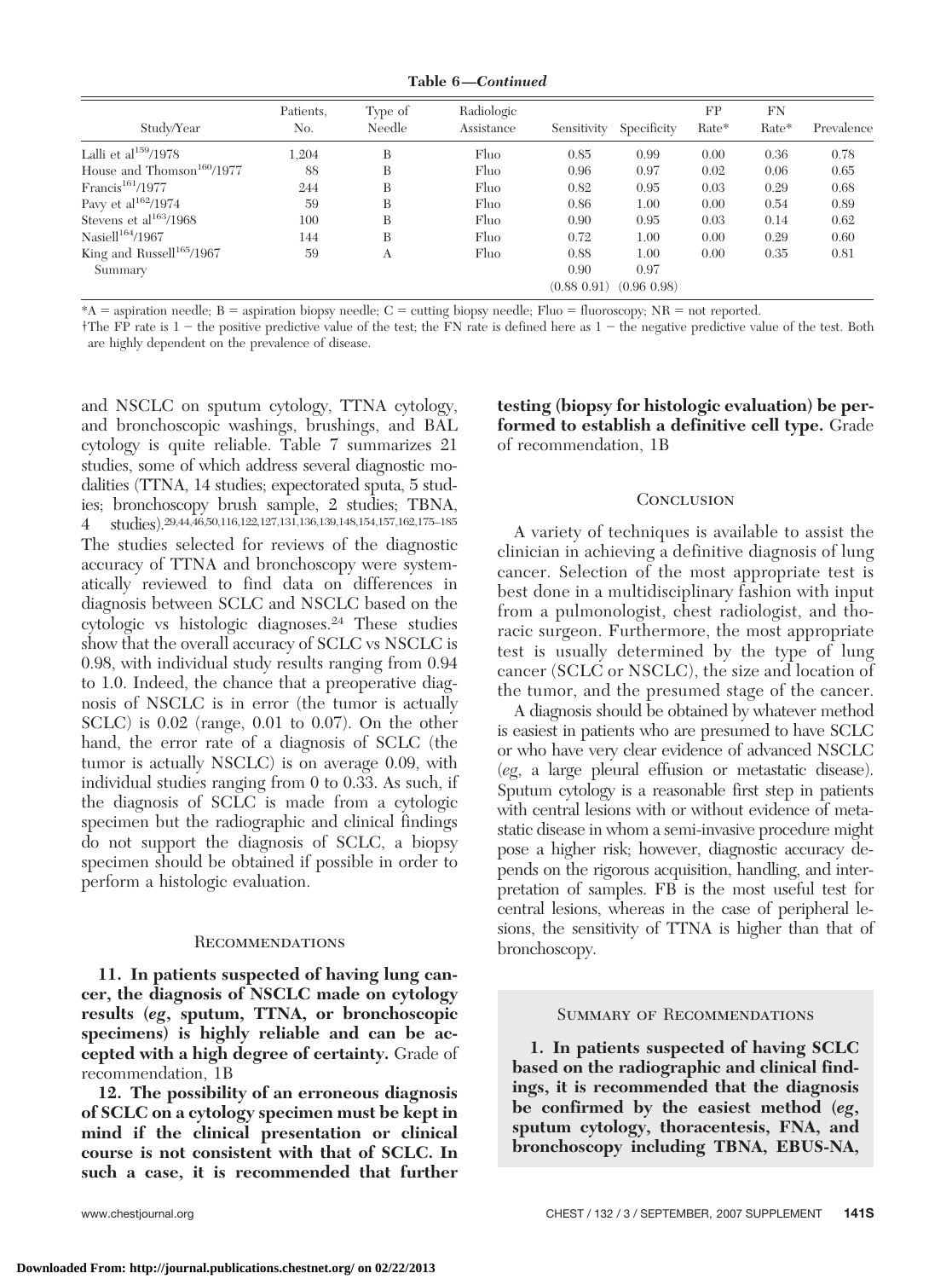**and EUS-NA), as dictated by the patient's presentation.** Grade of recommendation, 1C

**2. In patients suspected of having lung cancer who have an accessible pleural effusion, thoracentesis is recommended to diagnose the cause of the pleural effusion.** Grade of recommendation, 1C

**3. In patients suspected of having lung cancer who have an accessible pleural effusion, if the pleural fluid cytology finding is negative (after at least two thoracenteses), thoracoscopy is recommended as the next step if establishing the cause of the pleural effusion is thought to be clinically important.** Grade of recommendation, 1C

**4. In patients suspected of having lung cancer who have a solitary extrathoracic site that is suspicious of a metastasis, it is recommended that tissue confirmation of the metastatic site be obtained if an FNA or biopsy of the site is feasible.** Grade of recommendation, 1C

**5. In patients suspected of having lung cancer, who have lesions in multiple distant sites that are suspected of metastases but in whom the biopsy of a metastatic site would**

**be technically difficult, it is recommended that diagnosis of the primary lung lesion be obtained by the easiest method (eg, sputum cytology, bronchoscopy with TBNA or EBUS-NA, EUS-NA, or TTNA).** Grade of recommendation, 1C

**6. In patients suspected of having lung cancer, who have extensive infiltration of the mediastinum based on radiographic studies, it is recommended that the diagnosis of lung cancer be established by the easiest and safest method (***eg***, bronchoscopy with TBNA, EBUS-NA, EUS-NA, TTNA, or mediastinoscopy).** Grade of recommendation, 1C

**7. In patients suspected of having lung cancer, who present with a central lesion with or without radiographic evidence of metastatic disease, in whom a semi-invasive procedure such as bronchoscopy or TTNA might pose a higher risk, sputum cytology is recommended as an acceptable method of establishing the diagnosis. However, the sensitivity of sputum cytology varies by the location of the lung cancer. It is recommended that further testing be performed**

| Study /Year                            | Patients, No. | Technique    | Accuracy | FP Rate | FN Rate | Prevalence |
|----------------------------------------|---------------|--------------|----------|---------|---------|------------|
| Pilotti et al <sup>46</sup> /1982      | 252           | <b>Brush</b> | 0.96     | 0.00    | 0.04    | 0.15       |
| Matsuda et al $176/1986$               | 443           | <b>Brush</b> | 0.94     | 0.11    | 0.04    | 0.24       |
| Oswald et $\rm{al}^{50}\!/\!1971$      | 476           | Sputum       | 0.97     | 0.21    | 0.01    | 0.08       |
| Payne et al <sup>177</sup> /1981       | 656           | Sputum       | 0.99     | 0.08    | 0.01    | 0.07       |
| Clee et al $178/1982$                  | 140           | Sputum       | 0.98     | 0.00    | 0.02    | 0.15       |
| Pilotti et al <sup>179</sup> /1982     | 400           | Sputum       | 0.97     | 0.12    | 0.02    | 0.12       |
| Risse et al <sup>29</sup> /1985        | 143           | Sputum       | 0.97     | 0.03    | 0.03    | 0.24       |
| Payne et $al^{177}/1981$               | 126           | <b>TBNA</b>  | 0.98     | 0.00    | 0.03    | 0.08       |
| Wagner et al <sup>44</sup> /1989       | 18            | <b>TBNA</b>  | 0.94     | 0.00    | 0.10    | 0.50       |
| Clee et al $178/1982$                  | 33            | TBNA/brush   | 1.00     | 0.00    | 0.00    | 0.12       |
| Clee et al $178/1982$                  | 50            | TBNA/brush   | 0.98     | 0.00    | 0.02    | 0.18       |
| Pavy et al $162/1974$                  | 17            | <b>TTNA</b>  | 0.94     | 0.00    | 0.07    | 0.24       |
| Flower and Verney <sup>157</sup> /1979 | 77            | <b>TTNA</b>  | 0.97     | 0.50    | 0.00    | 0.03       |
| Taft et al $154/1980$                  | 33            | <b>TTNA</b>  | 1.00     | 0.00    | 0.00    | 0.06       |
| Payne et $al^{177}/1981$               | 65            | <b>TTNA</b>  | 0.98     | 0.33    | 0.00    | 0.03       |
| Johnson et al <sup>148</sup> /1983     | 200           | <b>TTNA</b>  | 0.98     | 0.00    | 0.03    | 0.15       |
| ${\rm Johnston^{180}/1984}$            | 1,015         | <b>TTNA</b>  | 0.98     | 0.12    | 0.01    | 0.09       |
| Zaman et al <sup>181</sup> /1986       | 1,209         | <b>TTNA</b>  | 0.98     | 0.09    | 0.01    | 0.10       |
| Young et $\rm al^{182}/1987$           | 72            | <b>TTNA</b>  | 0.99     | 0.00    | 0.01    | 0.03       |
| Stanley et al <sup>139</sup> /1987     | 323           | <b>TTNA</b>  | 0.99     | 0.04    | 0.00    | 0.10       |
| Lovett et $\rm al^{135}/1988$          | 61            | <b>TTNA</b>  | 1.00     | 0.00    | 0.00    | 0.07       |
| Grode et al <sup>131</sup> /1993       | 224           | <b>TTNA</b>  | $1.00\,$ | 0.00    | 0.00    | 0.10       |
| Knudsen et al <sup>127</sup> /1996     | 80            | <b>TTNA</b>  | 0.99     | 0.25    | 0.00    | 0.04       |
| Westcott et al $122/1997$              | 62            | <b>TTNA</b>  | 1.00     | 0.00    | 0.00    | 0.06       |
| Larscheid et al $120/1998$             | 130           | <b>TTNA</b>  | 1.00     | 0.00    | 0.00    | 0.25       |
| Mean                                   |               |              | 0.97     |         |         | 0.18       |
| Total                                  | 6,305         |              | 0.98     | 0.09    | 0.02    | 0.12       |

**Table 7—***Accuracy of Cytology for Distinguishing Between SCLC and NSCLC (Histology Gold Standard)*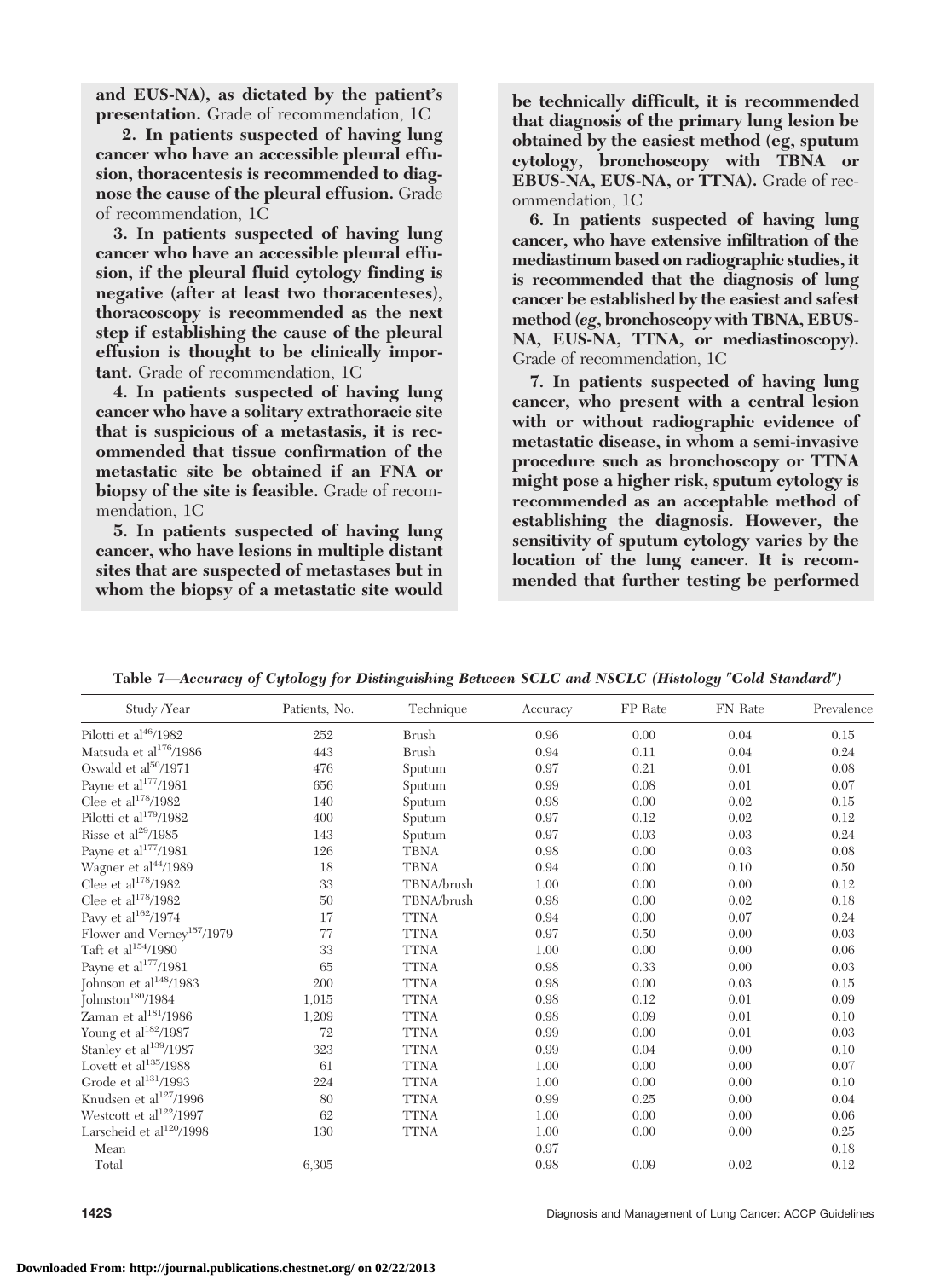**dology finding if suspicion of lung cancer remains.** Grade of recommendation, 1C

**8. In patients suspected of having lung cancer who have a central lesion, bronchoscopy is recommended to confirm the diagnosis. However, it is recommended that further testing be performed if bronchoscopy results are nondiagnostic and suspicion of lung cancer remains.** Grade of recommendation, 1C

**9. In expert hands, use of radial probe US device can increase the diagnostic yield of FB while dealing with peripheral lesions of < 20 mm in size. Its use can be considered prior to referring the patient for TTNA.** Grade of recommendation, 2B

**10. In patients suspected of having lung cancer who have a small (< 2 cm) peripheral lesion, and who require tissue diagnosis before further management can be planned, TTNA is recommended. However, it is recommended that further testing be performed if TTNA results are nondiagnostic and suspicion of lung cancer remains**. Grade of recommendation, 1B

**11. In a patient suspected of having lung cancer, the diagnosis of NSCLC made on cytology findings (***eg***, sputum, TTNA, or bronchoscopic specimens) is highly reliable and can be accepted with a high degree of certainty.** Grade of recommendation, 1B

**12. The possibility of an erroneous diagnosis of SCLC in a cytology specimen must be kept in mind if the clinical presentation or clinical course is not consistent with that of SCLC. In such a case, it is recommended that further testing (***ie***, biopsy for histologic evaluation) be performed to establish a definitive cell type.** Grade of recommendation, 1B

#### **REFERENCES**

- 1 Foster BB, Muller NL, Miller RR, et al. Neuroendocrine carcinomas of the lung: clinical, radiologic and pathologic correlation. Radiology 1989; 170:441– 445
- 2 Pearlberg JL, Sandler MA, Lewis JW. Small-cell bronchogenic carcinoma: CT evaluation. Radiology 1988; 150:265– 268
- 3 Patel AM, Davila DG, Peters SG. Paraneoplastic syndromes associated with lung cancer. Mayo Clin Proc 1993; 68:278 – 287
- 4 Rodriguez-Panadero F, Bordens Naranjo F, Lopez-Mejias J. Pleural metastatic tumors and effusions. Frequency and pathogenic mechanisms in a post-mortem series. Eur Respir J 1989; 2:366 –369

- 5 Sahn SA. Malignancy metastatic to the pleura. Clin Chest Med 1998; 19:351–361
- 6 Prakash UBS, Reinman HM. Comparison of needle biopsy with cytologic analysis for the evaluation of pleural effusion: analysis of 414 cases. Mayo Clin Proc 1985; 60:158 –164
- 7 Johnston WW. The malignant pleural effusion: a review of cytopathologic diagnoses of 584 specimens for 472 consecutive patients. Cancer 1985; 56:905–909
- 8 Sears D, Hadju SI. The cytologic diagnosis of malignant neoplasms in pleural and peritoneal effusions. Acta Cytol 1987; 31:87–92
- 9 Boutin C, Viallat JR, Cargnino P, et al. Thoracoscopy in malignant pleural effusions. Am Rev Respir Dis 1981; 124:588 –592
- 10 Rusch VW. Thoracoscopy under regional anesthesia for the diagnosis and management of pleural disease. Am J Surg 1987; 154:274 –278
- 11 Menzies R, Charbonneau M. Thoracoscopy for the diagnosis of pleural disease. Ann Intern Med 1991; 114:271–276
- 12 Page RD, Jeffrey RR, Donnelly RJ. Thoracoscopy: a review of 121 consecutive surgical procedures. Ann Thorac Surg 1989; 48:66 – 68
- 13 Harris RJ, Kavuru MA, Mehta AC, et al. The impact of thoracoscopy on the management of pleural disease. Chest 1995; 107:845– 852
- 14 Utz JP, Patel AM, Edell ES. The role of transcarinal needle aspiration in the staging of bronchogenic carcinoma. Chest 1993; 104:1012–1016
- 15 Schenk DA, Bower JH, Bryan CL, et al. Transbronchial needle aspiration staging of bronchogenic carcinoma. Am Rev Respir Dis 1986; 134:146 –148
- 16 Schenk DA, Strollo PJ, Pickard JS. The utility of the Wang 18-gauge transbronchial histology needle in the staging of bronchogenic carcinoma. Chest 1989; 96:272–274
- 17 Harrow EM, Abi-Saleh W, Blum J, et al. The utility of transbronchial needle aspiration in the staging of bronchogenic carcinoma. Am J Respir Crit Care Med 2000; 161: 601– 607
- 18 Davenport RD. Rapid on-site evaluation of transbronchial aspirates. Chest 1990; 98:59 – 61
- 19 Schenk DA, Chambers SL, Derdak S, et al. Comparison of the Wang 19 gauge and 22 gauge needles in the mediastinal staging of lung cancer. Am Rev Respir Dis 1993; 147:1251– 1258
- 20 Vansteenkiste J, Lacquet LM, Demedts M, et al. Transcarinal needle aspiration biopsy in the staging of lung cancer. Eur Respir J 1994; 7:265–268
- 21 Ratto GB, Mereu C, Motta G. The prognostic significance of preoperative assessment of mediastinal lymph nodes in patients with lung cancer. Chest 1988; 93:807– 813
- 22 Garspestad E, Goldberg S, Herth F, et al. CT fluoroscopy guidance for transbronchial needle aspiration: an experience in 35 patients. Chest 2001; 119:329 –332
- 23 Protopapas Z, Westcott JL. Transthoracic needle biopsy of mediastinal lymph nodes for staging lung cancer and other cancers. Radiology 1996; 199:489 – 496
- 24 Schreiber G, McCrory D. Performance characteristics of different modalities for diagnosis of suspected lung cancer. Chest 2003; 123(suppl):115S–128S
- 25 Risse EK, van't Hof MA, Vooijs GP. Relationship between patient characteristics and the sputum cytologic diagnosis of lung cancer. Acta Cytol 1987; 31:159 –165
- 26 Böcking A, Biesterfeld S, Chatelain R, et al. Diagnosis of bronchial carcinoma on sections of paraffin-embedded sputum: sensitivity and specificity of an alternative to routine cytology. Acta Cytol 1992; 36:37– 47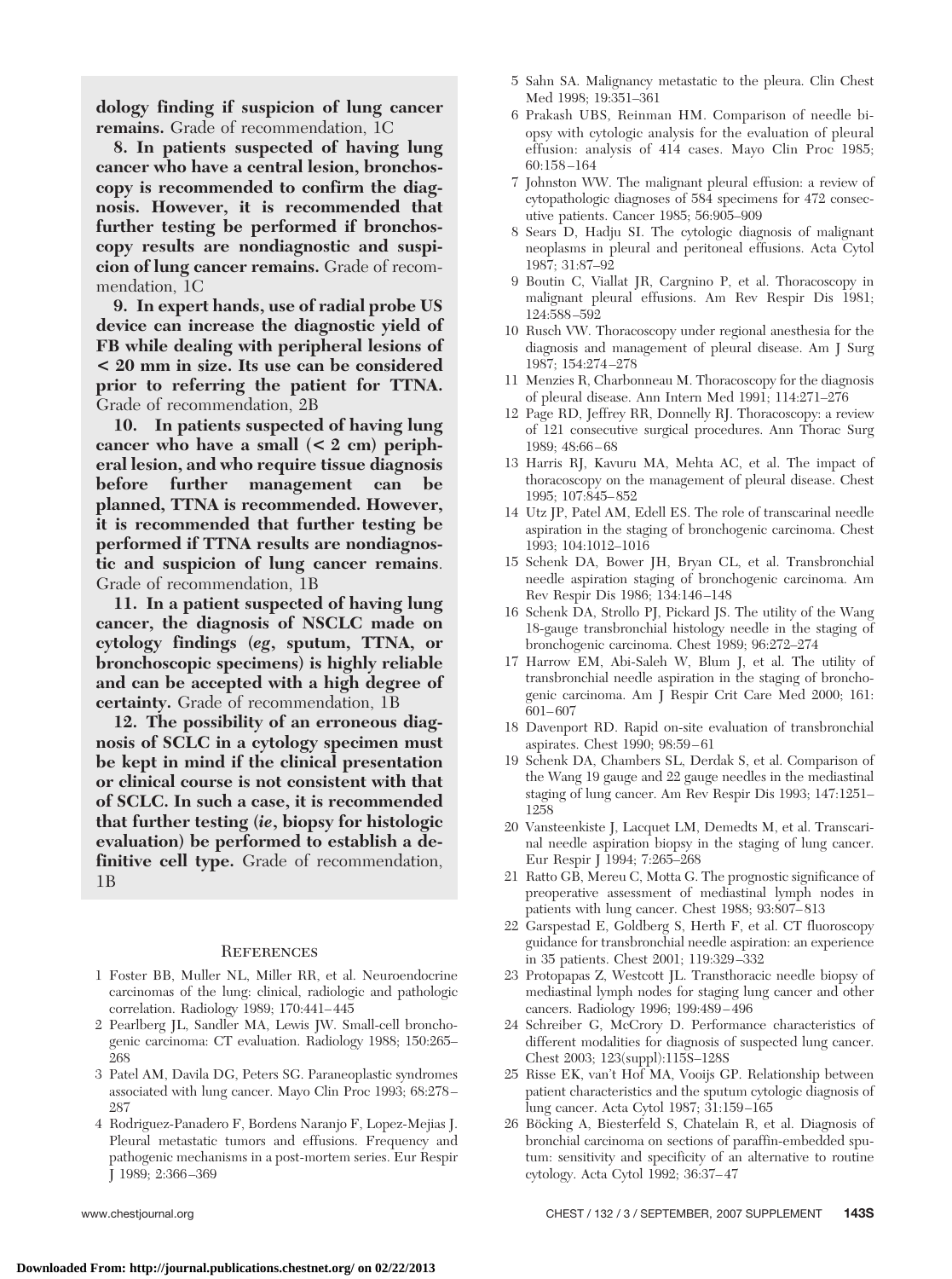- 27 Jay SJ, Wehr K, Nicholson DP, et al. Diagnostic sensitivity and specificity of pulmonary cytology: comparison of techniques used in conjunction with flexible fiber optic bronchoscopy. Acta Cytol 1980; 24:304 –312
- 28 Kern WH. The diagnostic accuracy of sputum and urine cytology. Acta Cytol 1988; 32:651– 654
- 29 Risse EK, van't Hof MA, Laurini RN, et al. Sputum cytology by the Saccomanno method in diagnosing lung malignancy. Diagn Cytopathol 1985; 1:286 –291
- 30 Johnston WW, Bossen EH. Ten years of respiratory cytopathology at Duke University Medical Center: I. The cytopathologic diagnosis of lung cancer during the years 1970 to 1974, noting the significance of specimen number and type. Acta Cytol 1981; 25:103–107
- 31 Yoneyama T, Canlas MS. From "exfoliative" to "diagnostic" cytology: a statistical evaluation of pulmonary cytology. Acta Cytol 1978; 22:158 –161
- 32 Gagneten CB, Geller CE, Del Carmen Saenz M. Diagnosis of bronchogenic carcinoma through the cytologic examination of sputum, with special reference to tumor typing. Acta Cytol 1976; 20:530 –536
- 33 Rosa UW, Prolla JC, Gastal Ed. Cytology in diagnosis of cancer affecting the lung: results in 1,000 consecutive patients. Chest 1973; 63:203–207
- 34 Dahlgren SE, Lind B. Comparison between diagnostic results obtained by transthoracic needle biopsy and by sputum cytology. Acta Cytol 1972; 16:53–58
- 35 Koss LG, Melamed MR, Goodner JT. Pulmonary cytology: a brief survey of diagnostic results from July 1st 1952 until December 31st 1960. Acta Cytol 1964; 8:104 –113
- 36 Hinson KFW, Kuper SWA. The diagnosis of lung cancer by examination of sputum. Thorax 1963; 18:350 –353
- 37 Russell WO, Neidhardt HW, Mountain CE, et al. Cytodiagnosis of lung cancer. Acta Cytol 1963; 7:1– 44
- 38 Allen WB, Whittlesey P. The results of the experimental use of sulfur dioxide in the production of material for cell studies in lung cancer. Ann Intern Med 1960; 52:326 –329
- 39 Koss LG. Cytological diagnosis of lung cancer. Acta Pathol Jpn 1958; 8:99 –111
- 40 Spjut HJ, Fier DJ, Ackermann LV. Exfoliative cytology and pulmonary cancer. J Thorac Surg 1955; 30:90 –107
- 41 Liebow AA, Lindskog GF, Bloomer WE. Cytological studies of sputum and bronchial secretions in the diagnosis of cancer of the lung. Cancer 1948; 1:223–233
- 42 Erkilic S, Ozsarac C, Kullu S. Sputum cytology for the diagnosis of lung cancer: comparison of smear and modified cell block methods. Acta Cytol 2003; 47:1023–1027
- 43 Sing A, Freudenberg N, Kortsik C, et al. Comparison of the sensitivity of sputum and brush cytology in the diagnosis of lung carcinomas. Acta Cytol 1997; 41:399 – 408
- 44 Wagner ED, Ramzy I, Greenberg SD, et al. Transbronchial fine-needle aspiration: reliability and limitations. Am J Clin Pathol 1989; 92:36-41
- 45 Schenk DA, Bryan CL, Bower JH, et al. Transbronchial needle aspiration in the diagnosis of bronchogenic carcinoma. Chest 1987; 92:83– 85
- 46 Pilotti S, Rilke F, Gribaudi G, et al. Cytologic diagnosis of pulmonary carcinoma on bronchoscopic brushing material. Acta Cytol 1982; 26:655– 660
- 47 Chaudhary BA, Yoneda K, Burki NK. Fiberoptic bronchoscopy: comparison of procedures used in the diagnosis of lung cancer. J Thorac Cardiovasc Surg 1978; 76:33–37
- 48 Chopra SK, Genovesi MG, Simmons DH, et al. Fiberoptic bronchoscopy in the diagnosis of lung cancer comparison of pre-and post-bronchoscopy sputa, washings, brushings and biopsies. Acta Cytol 1977; 21:524 –527
- 49 Hattori S, Matsuda M, Nishihara H, et al. Early diagnosis of

small peripheral lung cancer–cytologic diagnosis of very fresh cancer cells obtained by the TV-brushing technique. Acta Cytol 1971; 15:460 – 467

- 50 Oswald NC, Hinson KF, Canti G, et al. The diagnosis of primary lung cancer with special reference to sputum cytology. Thorax 1971; 26:623– 627
- 51 Baaklini WA, Reinoso MA, Gorin AB, et al. Diagnostic yield of fiberoptic bronchoscopy in evaluating solitary pulmonary nodules. Chest 2000; 117:1049 –1054
- 52 Bungay HK, Pal CR, Davies CW, et al. An evaluation of computed tomography as an aid to diagnosis in patients undergoing bronchoscopy for suspected bronchial carcinoma. Clin Radiol 2000; 55:554 –560
- 53 Dasgupta A, Jain P, Minai OA, et al. Utility of transbronchial needle aspiration in the diagnosis of endobronchial lesions. Chest 1999; 115:1237–1241
- 54 Govert JA, Dodd LG, Kussin PS, et al. A prospective comparison of fiberoptic transbronchial needle aspiration and bronchial biopsy for bronchoscopically visible lung carcinoma. Cancer 1999; 87:129 –134
- 55 McLean AN, Semple PA, Franklin DH, et al. The Scottish multi-centre prospective study of bronchoscopy for bronchial carcinoma and suggested audit standards. Respir Med 1998; 92:1110 –1115
- 56 Bilaceroglu S, Gunel O, Cagirici U, et al. Comparison of endobronchial needle aspiration with forceps and brush biopsies in the diagnosis of endobronchial lung cancer. Monaldi Arch Chest Dis 1997; 52:13–17
- 57 Govert JA, Kopita JM, Matchar D, et al. Cost-effectiveness of collecting routine cytologic specimens during fiberoptic bronchoscopy for endoscopically visible lung tumor. Chest 1996; 109:451– 456
- 58 Castella J, Buj J, Puzo C, et al. Diagnosis and staging of bronchogenic carcinoma by transtracheal and transbronchial needle aspiration. Ann Oncol 1995; 6:S21–S24
- 59 Buccheri G, Barberis P, Delfino MS. Diagnostic, morphologic, and histopathologic correlates in bronchogenic carcinoma: a review of 1,045 bronchoscopic examinations. Chest 1991; 99:809 – 814
- 60 Popp W, Rauscher H, Ritschka L, et al. Diagnostic sensitivity of different techniques in the diagnosis of lung tumors with the flexible fiberoptic bronchoscope: comparison of brush biopsy, imprint cytology of forceps biopsy, and histology of forceps biopsy. Cancer 1991; 67:72–75
- 61 Mak VH, Johnston ID, Hetzel MR, et al. Value of washings and brushings at fibreoptic bronchoscopy in the diagnosis of lung cancer. Thorax 1990; 45:373–376
- 62 Gay PC, Brutinel WM. Transbronchial needle aspiration in the practice of bronchoscopy. Mayo Clin Proc 1989; 64:158 – 162
- 63 Saita S, Tanzillo A, Riscica C, et al. Bronchial brushing and biopsy: a comparative evaluation in diagnosing visible bronchial lesions. Eur J Cardiothorac Surg 1990; 4:270 – 272
- 64 Cox ID, Bagg LR, Russell NJ, et al. Relationship of radiologic position to the diagnostic yield of fiberoptic bronchoscopy in bronchial carcinoma. Chest 1984; 85: 519 –522
- 65 Lam WK, So SY, Hsu C, et al. Fibreoptic bronchoscopy in the diagnosis of bronchial cancer: comparison of washings, brushings and biopsies in central and peripheral tumours. Clin Oncol (R Coll Radiol) 1983; 9:35– 42
- 66 Zisholtz BM, Eisenberg H. Lung cancer cell type as a determinant of bronchoscopy yield. Chest 1983; 84:428 – 430
- 67 Gellert AR, Rudd RM, Sinha G, et al. Fibreoptic bronchoscopy: effect of multiple bronchial biopsies on diag-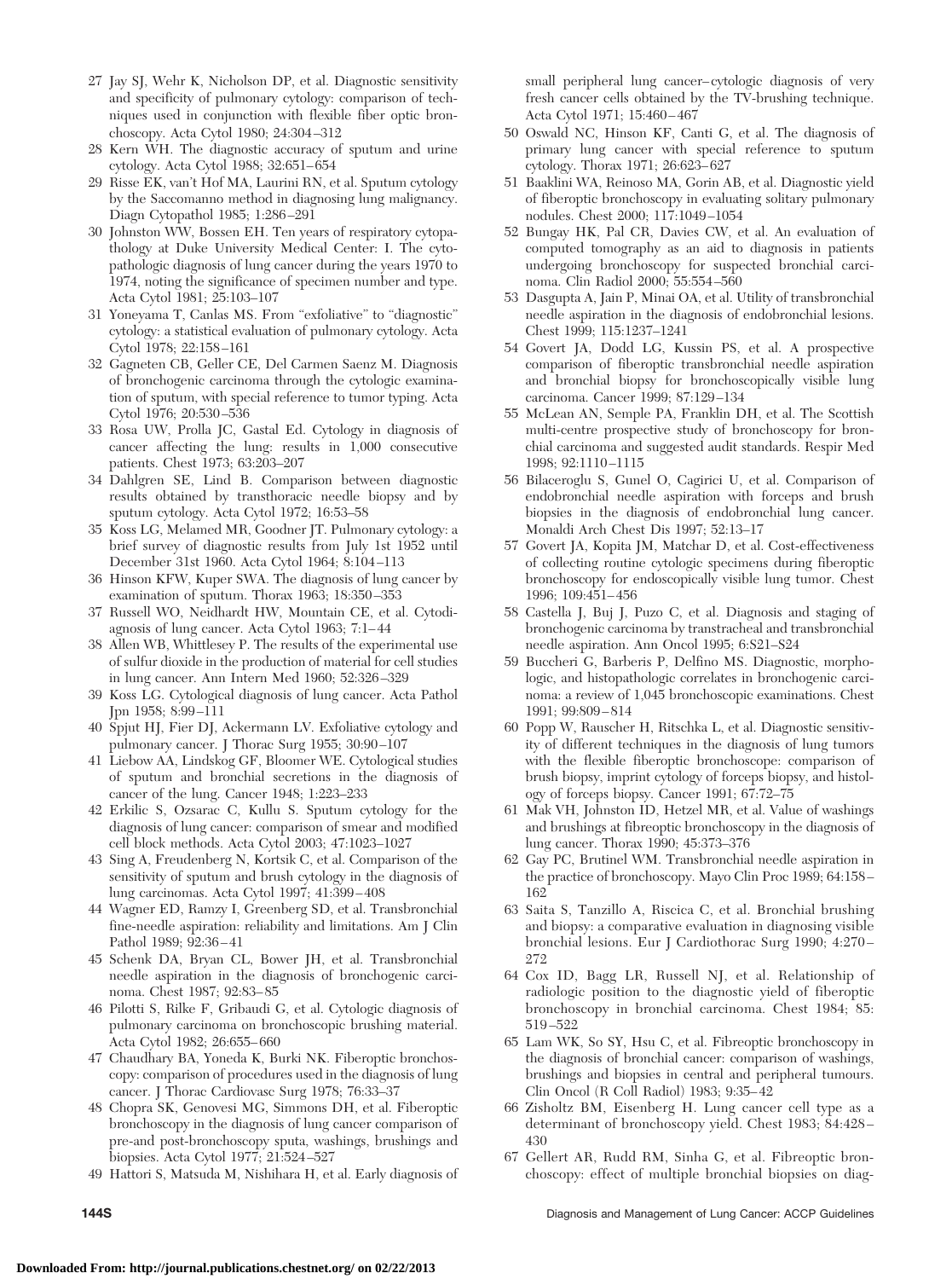nostic yield in bronchial carcinoma. Thorax 1982; 37:684 – 687

- 68 McDougall JC, Cortese DA. Transbronchoscopic lung biopsy for localized pulmonary disease. Semin Respir Dis 1981; 3:30 –34
- 69 Radke JR, Conway WA, Eyler WR, et al. Diagnostic accuracy in peripheral lung lesions: factors predicting success with flexible fiberoptic bronchoscopy. Chest 1979; 76:176 – 179
- 70 Stringfield JT, Markowitz DJ, Bentz RR, et al. The effect of tumor size and location on diagnosis by fiberoptic bronchoscopy. Chest 1977; 72:474 – 476
- 71 Kvale PA, Bode FR, Kini S. Diagnostic accuracy in lung cancer; comparison of techniques used in association with flexible fiberoptic bronchoscopy. Chest 1976; 69:752–757
- 72 Zavala DC. Diagnostic fiberoptic bronchoscopy: techniques and results of biopsy in 600 patients. Chest 1975; 68:12–19
- 73 Gasparini S, Zuccatosta L, Zitti P, et al. Integration of TBNA and TCNA in the diagnosis of peripheral lung nodules: influence on staging. Ann Ital Chir 1999; 70: 851– 855
- 74 Reichenberger F, Weber J, Tamm M, et al. The value of transbronchial needle aspiration in the diagnosis of peripheral pulmonary lesions. Chest 1999; 116:704 –708
- 75 Aristizabal JF, Young KR, Nath H. Can chest CT decrease the use of preoperative bronchoscopy in the evaluation of suspected bronchogenic carcinoma? Chest 1998; 113:1244 – 1249
- 76 Bilaceroglu S, Kumcuoglu Z, Alper H, et al. CT bronchus sign-guided bronchoscopic multiple diagnostic procedures in carcinomatous solitary pulmonary nodules and masses. Respiration 1998; 65:49 –55
- 77 Wongsurakiat P, Wongbunnate S, Dejsomritrutai W, et al. Diagnostic value of bronchoalveolar lavage and postbronchoscopic sputum cytology in peripheral lung cancer. Respirology 1998; 3:131–137
- 78 Debeljak A, Mermolja M, Sorli J, et al. Bronchoalveolar lavage in the diagnosis of peripheral primary and secondary malignant lung tumors. Respiration 1994; 61:226 –230
- 79 de Gracia J, Bravo C, Miravitlles M, et al. Diagnostic value of bronchoalveolar lavage in peripheral lung cancer. Am Rev Respir Dis 1993; 147:649 – 652
- 80 Torrington KG, Kern JD. The utility of fiberoptic bronchoscopy in the evaluation of the solitary pulmonary nodule. Chest 1993; 104:1021–1024
- 81 Pirozynski M. Bronchoalveolar lavage in the diagnosis of peripheral, primary lung cancer. Chest 1992; 102:372– 374
- 82 Rennard SI, Albera C, Carratu L, et al. Clinical guidelines and indications for bronchoalveolar lavage (BAL): pulmonary malignancies. Eur Respir J 1990; 3:956 –957, 961– 969
- 83 Mori K, Yanase N, Kaneko M, et al. Diagnosis of peripheral lung cancer in cases of tumors 2 cm or less in size. Chest 1989; 95:304 –308
- 84 Naidich DP, Sussman R, Kutcher WL, et al. Solitary pulmonary nodules: CT-bronchoscopic correlation. Chest 1988; 93:595–598
- 85 Wallace JM, Deutsch AL. Flexible fiberoptic bronchoscopy and percutaneous needle lung aspiration for evaluating the solitary pulmonary nodule. Chest 1982; 81:665– 671
- 86 Hsu LH, Liu CC, Ko JS. Education and experience improve the performance of transbronchial needle aspiration: a learning curve at a cancer center. Chest 2004; 125:532–540
- 87 Win T, Stewart S, Groves AM, et al. The role of transbron-

chial needle aspiration in the diagnosis of bronchogenic carcinoma. Respir Care 2003; 48:602– 605

- 88 Gaber KA, Goldman JM, Farrell DJ. Cytological examination of the whole endobronchial brush in bronchoscopic diagnosis of lung cancer. Respir Med 2002; 96: 259 –261
- 89 Karahalli E, Yilmaz A, Turker H, et al. Usefulness of various diagnostic techniques during fiberoptic bronchoscopy for endoscopically visible lung cancer: should cytologic examinations be performed routinely? Respiration 2001; 68:611– 614
- 90 Jones AM, Hanson IM, Armstrong GR, et al. Value and accuracy of cytology in addition to histology in the diagnosis of lung cancer at flexible bronchoscopy. Respir Med 2001; 95:374 –378
- 91 Kawaraya M, Gemba K, Ueoka H, et al. Evaluation of various cytological examinations by bronchoscopy in the diagnosis of peripheral lung cancer. Br J Cancer 2003; 89:1885–1888
- 92 Trkanjec JT, Peros-Golubicic T, Grozdek D, et al. The role of transbronchial lung biopsy in the diagnosis of solitary pulmonary nodule. Coll Antropol 2003; 27:669 – 675
- 93 Bandoh S, Fujita J, Tojo Y, et al. Diagnostic accuracy and safety of flexible bronchoscopy with multiplanar reconstruction images and ultrafast Papanicolaou stain: evaluating solitary pulmonary nodules. Chest 2003; 124:1985– 1992
- 94 Baba M, Iyoda A, Yasufuku K, et al. Preoperative cytodiagnosis of very small-sized peripheral-type primary lung cancer. Lung Cancer 2002; 37:277–280
- 95 Dasgupta A, Jain P, Sandur S, et al. Utility of transbronchial needle aspiration in the diagnosis of endobronchial lesions [abstract]. Am J Respir Crit Care Med 1998; 157:A703
- 96 Shure D, Fedullo PF. Transbronchial needle aspiration in the diagnosis of submucosal and peribronchial bronchogenic carcinoma. Chest 1985; 88:49 –51
- 97 Cox ID, Bagg LR, Russell NJ, et al. Relationship of radiologic position to the diagnostic yield of fiberoptic bronchoscopy in bronchial carcinoma. Chest 1984; 85: 519 –522
- 98 Popovich J Jr, Kvale PA, Eichenhorn MS, et al. Diagnostic accuracy of multiple biopsies from flexible Fiberoptic bronchoscopy. Am Rev Respir Dis 1982; 125:521–523
- 99 Naidich DP, Sussman R, Kutcher WL, et al. Solitary pulmonary nodules: CT bronchoscopic correlation. Chest 1988; 93:595–598
- 100 Gaeta M, Pandolfo I, Volta S, et al. Bronchus sign on CT in peripheral carcinoma of the lung: value in predicting results of transbronchial biopsy. AJR Am J Roentgenol 1991; 157: 1181–1185
- 101 Herth F, Ernst A, Becker H. D, Endobronchial ultrasound guided transbronchial lung biopsy in solitary pulmonary nodules and peripheral lesions, Eur Respir J 2002; 20:972– 974
- 102 Shirakawa T, Imamura F, Hamamoto J. Usefulness of endobronchial ultrasonography for transbronchial lung biopsy of peripheral lung lesions. Respiration 2004; 71:260 – 268
- 103 Kurimoto N, Miyazawa T, Okimasa S, et al. Endobronchial ultrasonography using a guide sheath increases the ability to diagnose peripheral pulmonary lesions endoscopically. Chest 2004; 126:959 –965
- 104 Bandoh S, Fujita J, Tojo Y, et al. Accuracy diagnostic and safety of flexible bronchoscopy with multiplanar reconstruction images and ultrafast papanicolaou stain: evalu-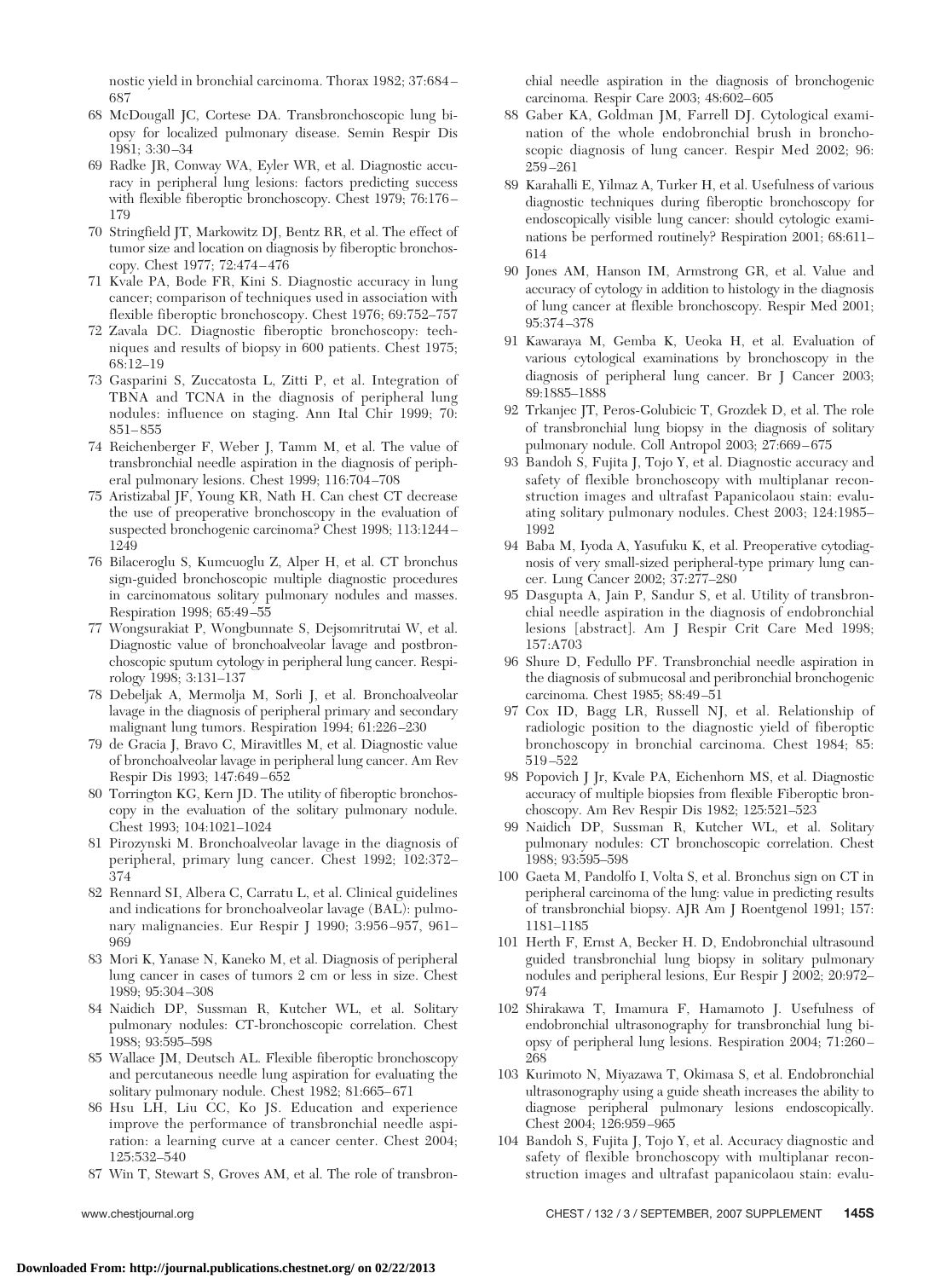ating solitary pulmonary nodules. Chest 2003**;** 124:1985– 1992

- 105 Rolston KVI, Rodriguez S, Dhilakia N, et al. Pulmonary infections mimicking cancer: a retrospective, three-year review. Support Care Cancer 1997; 5:90 –95
- 106 Lacasse Y, Wong E, Guyatt GH, et al. Transthoracic needle aspiration biopsy for the diagnosis of localised pulmonary lesions: a meta-analysis. Thorax 1999; 54:884 – 893
- 107 Li H, Boiselle PM, Shepard JO, et al. Diagnostic accuracy and safety of CT-guided percutaneous needle aspiration biopsy of the lung: comparison of small and large pulmonary nodules. AJR Am J Roentgenol 1996; 167:105–109
- 108 Klein JS, Salomon G, Stewart EA. Transthoracic needle biopsy with a coaxially placed 20-gauge automated cutting needle: results in 122 patients. Radiology 1996; 198:715– 720
- 109 Milman N, Faurschou P, Grode G. Diagnostic yield of transthoracic needle aspiration biopsy following negative fiberoptic bronchoscopy in 103 patients with peripheral circumscribed pulmonary lesions. Respiration 1995; 62: 1–3
- 110 Zakowski MF, Gatscha RM, Zaman MB. Negative predictive value of pulmonary fine needle aspiration cytology. Acta Cytol 1992; 36:283–286
- 111 Yang PC, Lee YC, Yu CJ, et al. Ultrasonographically guided biopsy of thoracic tumors: a comparison of large-bore cutting biopsy with fine-needle aspiration. Cancer 1992; 69:2553–2560
- 112. Cristallini EG, Ascani S, Farabi R, et al. Fine needle aspiration biopsy in the diagnosis of intrathoracic masses. Acta Cytol 1992; 36:416 – 422
- 113 Calhoun P, Feldman PS, Armstrong P, et al. The clinical outcome of needle aspirations of the lung when cancer is not diagnosed. Ann Thorac Surg 1986; 41:592–596
- 114 Lopez Hanninen E, Vogl TJ, Ricke J, et al. CT-guided percutaneous core biopsies of pulmonary lesions: diagnostic accuracy, complications and therapeutic impact. Acta Radiol 2001; 42:151–155
- 115 Laurent F, Latrabe V, Vergier B, et al. CT-guided transthoracic needle biopsy of pulmonary nodules smaller than 20 mm: results with an automated 20-gauge coaxial cutting needle. Clin Radiol 2000; 55:281–287
- 116 Hirose T, Mori K, Machida S, et al. Computed tomographic fluoroscopy-guided transthoracic needle biopsy for diagnosis of pulmonary nodules. Jpn J Clin Oncol 2000; 30:259 –262
- 117 Charig MJ, Phillips AJ. CT-guided cutting needle biopsy of lung lesions: safety and efficacy of an out-patient service. Clin Radiol 2000; 55:964 –969
- 118 Swischuk JL, Castaneda F, Patel JC, et al. Percutaneous transthoracic needle biopsy of the lung: review of 612 lesions. J Vasc Interv Radiol 1998; 9:347–352
- 119 Lucidarme O, Howarth N, Finet JF, et al. Intrapulmonary lesions: percutaneous automated biopsy with a detachable, 18-gauge, coaxial cutting needle. Radiology 1998; 207:759 – 765
- 120 Larscheid RC, Thorpe PE, Scott WJ. Percutaneous transthoracic needle aspiration biopsy: a comprehensive review of its current role in the diagnosis and treatment of lung tumors. Chest 1998; 114:704 –709
- 121 Yankelevitz DF, Henschke CI, Koizumi JH, et al. CTguided transthoracic needle biopsy of small solitary pulmonary nodules. Clin Imaging 1997; 21:107–110
- 122 Westcott JL, Rao N, Colley DP. Transthoracic needle biopsy of small pulmonary nodules. Radiology 1997; 202:97–103
- 123 Santambrogio L, Nosotti M, Bellaviti N, et al. CT-guided

fine-needle aspiration cytology of solitary pulmonary nodules: a prospective, randomized study of immediate cytologic evaluation. Chest 1997; 112:423– 425

- 124 Cattelani L, Campodonico F, Rusca M, et al. CT-guided transthoracic needle biopsy in the diagnosis of chest tumours. J Cardiovasc Surg (Torino) 1997; 38:539 –542
- 125 Böcking A, Klose KC, Kyll HJ, et al. Cytologic versus histologic evaluation of needle biopsy of the lung, hilum and mediastinum: sensitivity, specificity and typing accuracy. Acta Cytol 1995; 39:463– 471
- 126 Samuelsson L, Albrechtsson U, Tylen U. Fine-needle biopsy of chest lesions. Radiologe 1982; 22:493– 496
- 127 Knudsen DU, Nielsen SM, Hariri J, et al. Ultrasonographically guided fine-needle aspiration biopsy of intrathoracic tumors. Acta Radiol 1996; 37:327–331
- 128 Garcia Rio F, Diaz Lobato S, Pino JM, et al. Value of CT-guided fine needle aspiration in solitary pulmonary nodules with negative fiberoptic bronchoscopy. Acta Radiol 1994; 35:478 – 480
- 129 Burbank F, Kaye K, Belville J, et al. Image-guided automated core biopsies of the breast, chest, abdomen, and pelvis. Radiology 1994; 191:165–171
- 130 Targhetta R, Bourgeois JM, Marty-Double C, et al. Peripheral pulmonary lesions: ultrasonic features and ultrasonically guided fine needle aspiration biopsy. J Ultrasound Med 1993; 12:369 –374
- 131 Grode G, Faurschou P, Milman N. Percutaneous transthoracic fine-needle lung biopsy with 3 different needles: a retrospective study of results and complications in 224 patients. Respiration 1993; 60:284 –288
- 132 Collins CD, Breatnach E, Nath PH. Percutaneous needle biopsy of lung nodules following failed bronchoscopic biopsy. Eur J Radiol 1992; 15:49 –53
- 133 Veale D, Gilmartin JJ, Sumerling MD, et al. Prospective evaluation of fine needle aspiration in the diagnosis of lung cancer. Thorax 1988; 43:540 –544
- 134 Simpson RW, Johnson DA, Wold LE, et al. Transthoracic needle aspiration biopsy: review of 233 cases. Acta Cytol 1988; 32:101–104
- 135 Lovett JV, Manalo PB, Barcia TC, et al. Diagnosis of pulmonary masses by fine-needle aspiration. Am J Surg 1988; 156:441– 445
- 136 Levine MS, Weiss JM, Harrell JH, et al. Transthoracic needle aspiration biopsy following negative fiberoptic bronchoscopy in solitary pulmonary nodules. Chest 1988; 93: 1152–1155
- 137 Balslov S, Vestbo J, Viskum KA. Value of Tru-cut lung biopsy in focal and diffuse lung disease. Thorax 1988; 43:147–150
- 138 Weisbrod GL, Herman SJ, Tao LC. Preliminary experience with a dual cutting edge needle in thoracic percutaneous fine-needle aspiration biopsy. Radiology 1987; 163:75–78
- 139 Stanley JH, Fish GD, Andriole JG, et al. Lung lesions: cytologic diagnosis by fine-needle biopsy. Radiology 1987; 162:389 –391
- 140 Winning AJ, McIvor J, Seed WA, et al. Interpretation of negative results in fine needle aspiration of discrete pulmonary lesions. Thorax 1986; 41:875– 879
- 141 Nahman BJ, Van Aman ME, McLemore WE, et al. Use of the Rotex needle in percutaneous biopsy of pulmonary malignancy. AJR Am J Roentgenol 1985; 145:97–99
- 142 Lees WR, Hall-Craggs MA, Manhire A. Five years' experience of fine-needle aspiration biopsy: 454 consecutive cases. Clin Radiol 1985; 36:517–520
- 143 Greene R, Szyfelbein WM, Isler RJ, et al. Supplementary tissue-core histology from fine-needle transthoracic aspira-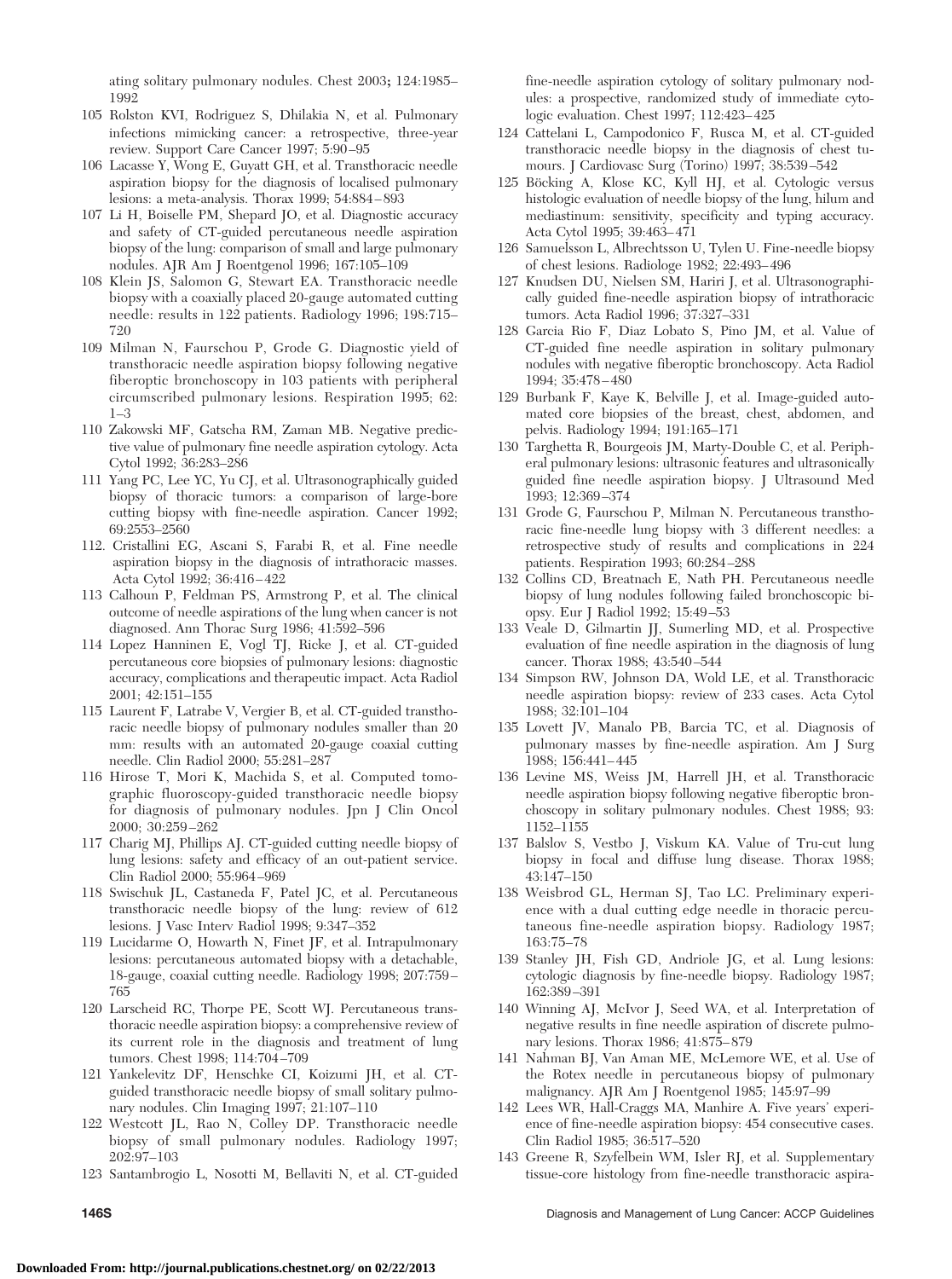tion biopsy. AJR Am J Roentgenol 1985; 144:787–792

- 144 Crosby JH, Hager B, Hoeg K. Transthoracic fine-needle aspiration: experience in a cancer center. Cancer 1985; 56:2504 –2507
- 145 Stevens GM, Jackman RJ. Outpatient needle biopsy of the lung: its safety and utility. Radiology 1984; 151:301– 304
- 146 Harrison BD, Thorpe RS, Kitchener PG, et al. Percutaneous Trucut lung biopsy in the diagnosis of localised pulmonary lesions. Thorax 1984; 39:493– 499
- 147 McEvoy RD, Begley MD, Antic R. Percutaneous biopsy of intrapulmonary mass lesions: experience with a disposable cutting needle. Cancer 1983; 51:2321–2326
- 148 Johnson RD, Gobien RP, Valicenti JF Jr. Current status of radiologically directed pulmonary thin needle aspiration biopsy: an analysis of 200 consecutive biopsies and review of the literature. Ann Clin Lab Sci 1983; 13:225–239
- 149 Vine HS, Kasdon EJ, Simon M. Percutaneous lung biopsy using the Lee needle and a track-obliterating technique. Radiology 1982; 144:921–922
- 150 Pilotti S, Rilke F, Gribaudi G, et al. Fine needle aspiration biopsy cytology of primary and metastatic pulmonary tumors. Acta Cytol 1982; 26:661– 666
- 151 Jamieson WR, Suen KC, Hicken P, et al. Reliability of percutaneous needle aspiration biopsy for diagnosis of bronchogenic carcinoma. Cancer Detect Prev 1981; 4:331–336
- 152 Allison DJ, Hemingway AP. Percutaneous needle biopsy of the lung. BMJ 1981; 282:875– 878
- 153 Westcott JL. Direct percutaneous needle aspiration of localized pulmonary lesions: result in 422 patients. Radiology 1980; 137:31–35
- 154 Taft PD, Szyfelbein WM, Greene R. A study of variability in cytologic diagnoses based on pulmonary aspiration specimens. Am J Clin Pathol 1980; 73:36 – 40
- 155 Poe RH, Tobin RE. Sensitivity and specificity of needle biopsy in lung malignancy. Am Rev Respir Dis 1980; 122:725–729
- 156 Pak HY, Yokota S, Teplitz RL, et al. Rapid staining techniques employed in fine needle aspirations of the lung. Acta Cytol 1981; 25:178 –184
- 157 Flower CD, Verney GI. Percutaneous needle biopsy of thoracic lesions–an evaluation of 300 biopsies. Clin Radiol 1979; 30:215–218
- 158 Sagel SS, Ferguson TB, Forrest JV, et al. Percutaneous transthoracic aspiration needle biopsy. Ann Thorac Surg 1978; 26:399 – 405
- 159 Lalli AF, McCormack LJ, Zelch M, et al. Aspiration biopsies of chest lesions. Radiology 1978; 127:35– 40
- 160 House AJ, Thomson KR. Evaluation of a new transthoracic needle for biopsy of benign and malignant lung lesions. AJR Am J Roentgenol 1977; 129:215–220
- 161 Francis D. Aspiration biopsies from diagnostically difficult pulmonary lesions: a consecutive case material. Acta Pathol Microbiol Scand 1977; 85A:235–239
- 162 Pavy RD, Antic R, Begley M. Percutaneous aspiration biopsy of discrete lung lesions. Cancer 1974; 34:2109 – 2117
- 163 Stevens GM, Weigen JF, Lillington GA. Needle aspiration biopsy of localized pulmonary lesions with amplified fluoroscopic guidance. AJR Am J Roentgenol Radium Ther Nucl Med 1968; 103:561–571
- 164 Nasiell M. Diagnosis of lung cancer by aspiration biopsy and a comparison between this method and exfoliative cytology. Acta Cytol 1967; 11:114 –119
- 165 King EB, Russell WM. Needle aspiration biopsy of the lung:

technique and cytologic morphology. Acta Cytol 1967; 11: 319 –324

- 166 Geraghty PR, Kee ST, McFarlane G, et al. CT-guided transthoracic needle aspiration biopsy of pulmonary nodules: needle size and pneumothorax rate. Radiology 2003; 229:475– 481
- 167 Yamagami T, Iida S, Kato T, et al. Usefulness of new automated cutting needle for tissue-core biopsy of lung nodules under CT fluoroscopic guidance. Chest 2003; 124: 147–154
- 168 Arslan S, Yilmaz A, Bayramgurler B, et al. CT-guided transthoracic fine needle aspiration of pulmonary lesions: accuracy and complications in 294 patients. Med Sci Monit 2002; 8:CR493–CR497
- 169 Tan KB, Thamboo TP, Wang SC, et al. Audit of transthoracic fine needle aspiration of the lung: cytological subclassification of bronchogenic carcinomas and diagnosis of tuberculosis. Singapore Med J 2002; 43:570 – 575
- 170 Wallace MJ, Krishnamurthy S, Broemeling LD, et al. CTguided percutaneous fine-needle aspiration biopsy of small  $(<$  or =1-cm) pulmonary lesions. Radiology 2002; 225:823– 828
- 171 Zarbo RJ, Fenoglio-Preiser CM. Institutional database for comparison of performance in lung fine-needle aspiration cytology: a College of American Pathologists Q-Probe study of 5264 cases with histologic correlation. Arch Pathol Lab Med 1992; 116:463– 470
- 172 Gould MK, Maclean CC, Kuschner WG, et al. Accuracy of positron emission tomography for diagnosis of pulmonary nodules and mass lesions: a meta-analysis. JAMA 2001; 285:914 –924
- 173 Knight SB, Delbeke D, Stewart JR, et al. Evaluation of pulmonary lesions with FDG-PET: comparison of findings in patients with and without a history of prior malignancy. Chest 1996; 109:982–988
- 174 Guhlmann A, Storck M, Kotzerke J, et al. Lymph node staging in non-small cell lung cancer: evaluation by FDG positron emission tomography (PET). Thorax 1997; 52:438 – 441
- 175 Gupta NC, Maloof J, Gunel E. Probability of malignancy in solitary pulmonary nodules using fluorine-18-FDG and PET. J Nucl Med 1996; 37:943–948
- 176 Matsuda M, Horai T, Nakamura S, et al. Bronchial brushing and bronchial biopsy: comparison of diagnostic accuracy and cell typing reliability in lung cancer [abstract]. Thorax 1986; 41:475– 478
- 177 Payne CR, Hadfield JW, Stovin PG, et al. Diagnostic accuracy of cytology and biopsy in primary bronchial carcinoma. J Clin Pathol 1981; 34:773–778
- 178 Clee MD, Duguid HL, Sinclair DJ. Accuracy of morphological diagnosis of lung cancer in a department of respiratory medicine. J Clin Pathol 1982; 35:414 – 419
- 179 Pilotti S, Rilke F, Gribaudi G, et al. Sputum cytology for the diagnosis of carcinoma of the lung. Acta Cytol 1982; 26:649 – 654
- 180 Johnston WW. Percutaneous fine needle aspiration biopsy of the lung: a study of 1,015 patients. Acta Cytol 1984; 28:218 –224
- 181 Zaman MB, Hajdu SI, Melamed MR, et al. Transthoracic aspiration cytology of pulmonary lesions. Semin Diagn Pathol 1986; 3:176 –187
- 182 Young GP, Young I, Cowan DF, et al. The reliability of fine-needle aspiration biopsy in the diagnosis of deep lesions of the lung and mediastinum: experience with 250 cases using a modified technique. Diagn Cytopathol 1987; 3:1–7